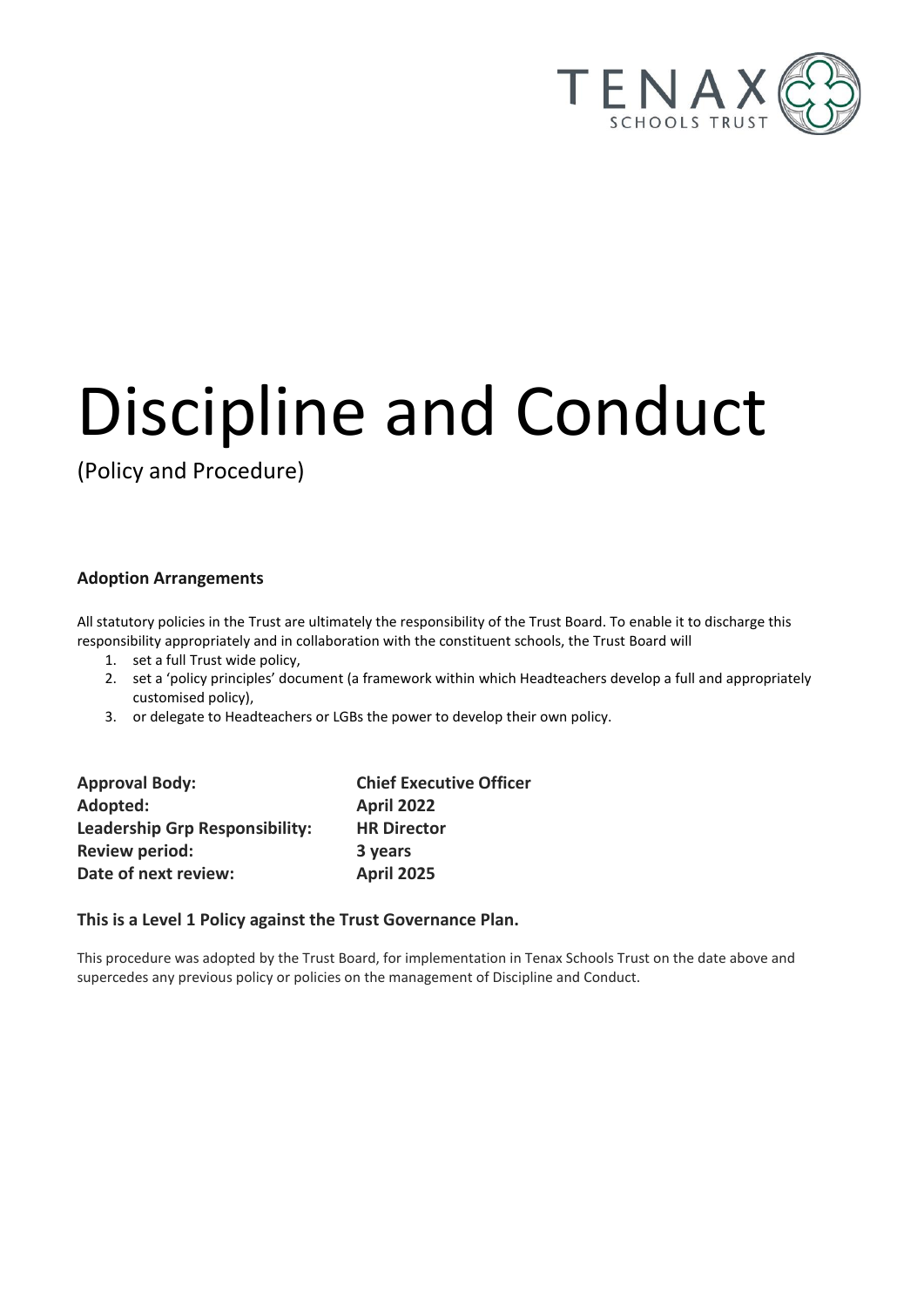# **Contents**

|    | <b>Part A - Policy</b>                                  |                |
|----|---------------------------------------------------------|----------------|
| 1  | <b>Policy Statement</b>                                 | 3              |
| 2  | Scope                                                   | 4              |
| 3  | Responsibilities of the Trust                           | 4              |
| 4  | Responsibilities of the Employee                        | 4              |
| 5  | <b>Delegated Responsibility</b>                         | 4              |
| 6  | <b>Timescales</b>                                       | 6              |
| 7  | <b>Right to Representation</b>                          | 6              |
|    | Part B - Procedure                                      |                |
| 8  | Informal management action                              | $\overline{7}$ |
| 9  | Notifying an employee of an allegation(s) against them  | $\overline{7}$ |
| 10 | Suspension                                              | 8              |
| 11 | <b>Investigating the allegation</b>                     | 9              |
| 12 | Investigation outcome                                   | 10             |
| 13 | Notification of a disciplinary hearing                  | 11             |
| 14 | <b>Disciplinary hearings</b>                            | 12             |
| 15 | The outcome of the hearing and disciplinary sanctions   | 12             |
| 16 | Communicating the decision                              | 14             |
| 17 | Appeal                                                  | 15             |
| 18 | The outcome of the appeal                               | 16             |
| 19 | Communicating the appeal decision                       | 16             |
| 20 | Further misconduct                                      | 16             |
| 21 | Absence during the duration of the sanction             | 17             |
| 22 | Non-attendance at hearing or appeal meetings            | 17             |
| 23 | Minuting hearing and appeal meetings                    | 17             |
| 24 | Disclosure of formal sanctions in employment references | 18             |
| 25 | Malicious and vexatious allegations                     | 18             |
| 26 | Advice and support to employees during the process      | 18             |
| 27 | Ill health and sickness absence during the process      | 18             |
| 28 | Concurrent investigations by other agencies             | 18             |
| 29 | Allegations relating to financial irregularities        | 19             |
| 30 | Allegations against trade union representatives         | 19             |
| 31 | Criminal proceedings                                    | 19             |
| 32 | Other concurrent processes                              | 20             |
| 33 | Referral to other agencies                              | 20             |
| 34 | Retention of records                                    | 20             |
| 35 | Confidentiality                                         | 21             |
|    | <b>Appendix A: Disciplinary Rules</b>                   | 22             |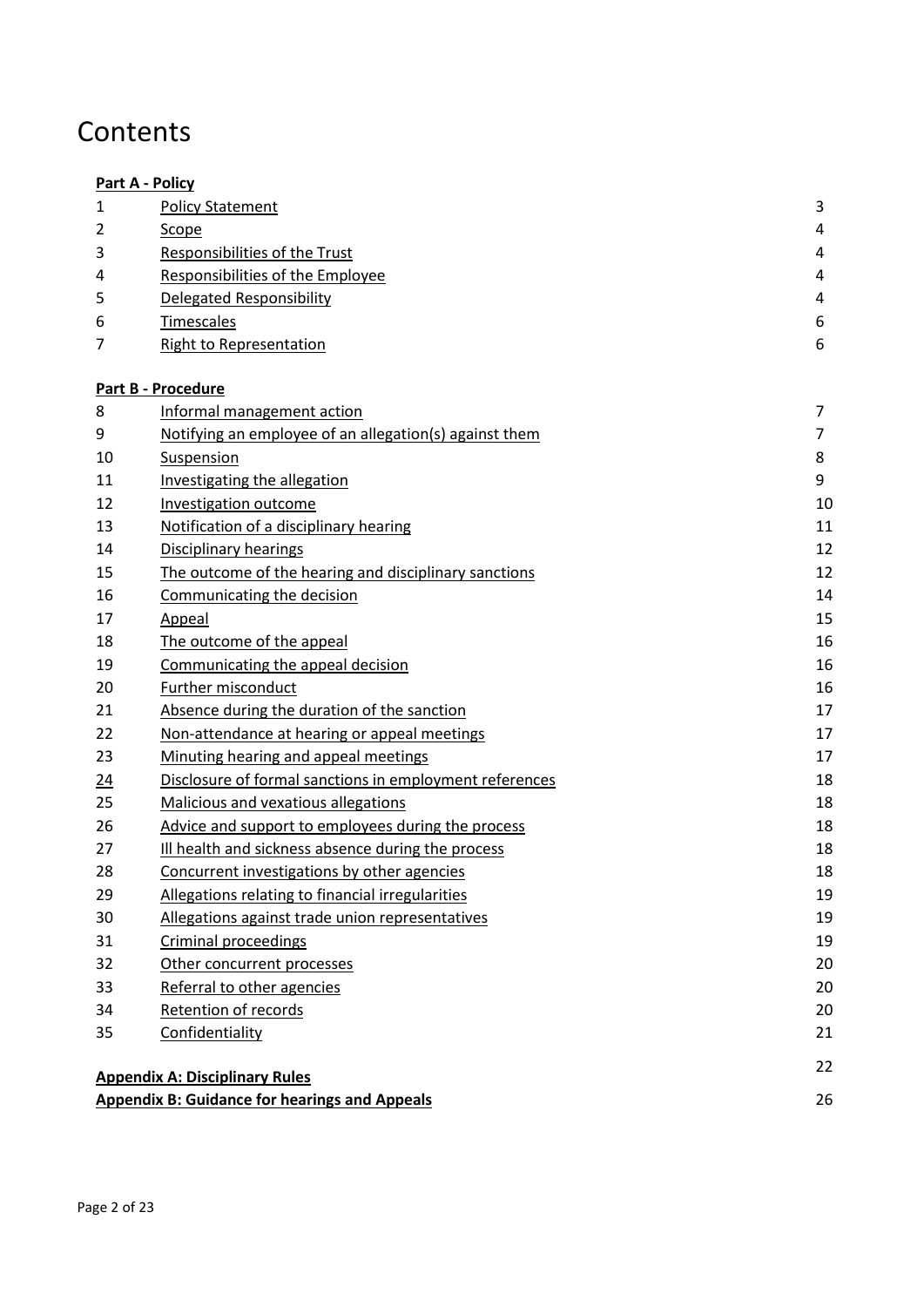# <span id="page-2-0"></span>Part A – Policy

#### <span id="page-2-1"></span>**1. Policy Statement**

Tenax Schools Trust expects that employees will maintain appropriate standards of conduct and behaviour at all times. The Trust also requires all employees to comply with relevant local academy rules, working practices and conditions of service.

The Disciplinary Policy and Procedure provides a means by which shortcomings in conduct can be addressed and employees encouraged to rectify their behaviour.

Whilst concerns regarding misconduct may be addressed informally by managers, there are occasions when an individual's conduct may warrant formal action.

This policy recognises the principles of natural justice and fair process and is committed to ensuring that confidentiality is maintained for all parties.

Where allegations require formal investigation, this will be undertaken without undue delay. The Trust/academy will undertake as thorough an investigation of the alleged misconduct as is reasonable and appropriate given the circumstances in order to establish the facts relating to the allegation(s).

An employee will be advised of the allegation(s) against them and be given an opportunity to state their case and any mitigating circumstances.

Where a case to answer is found in relation to misconduct this may be addressed by a formal disciplinary hearing and should, on the balance of probabilities, the case be proven, a formal sanction may be imposed.

The nature of the sanction will be determined by the circumstances of the case. The Trust reserves the right to implement the process at any stage, according to the nature and seriousness of the misconduct. However, an employee will not normally be dismissed for the first incident of misconduct other than in the case of gross misconduct where an employee may be dismissed without notice.

An employee is entitled to appeal against any formal sanction.

This procedure has been developed to comply with legal requirements and is in accordance with ACAS guidance.

This procedure explains:

- How the Trust will address matters relating to conduct and behaviour in a fair, consistent and structured manner
- What is expected from managers and employees with regards to the management of such issues.

#### <span id="page-2-2"></span>**2. Scope**

This policy and procedure applies to all employees of Tenax Schools Trust, including the Chief Executive Officer.

Reference to acts of 'misconduct' in this procedure relates to behaviour which may be reasonably defined as wilful or negligent acts or omissions on the part of the employee. Concerns relating to performance and capability should be addressed under a separate procedure.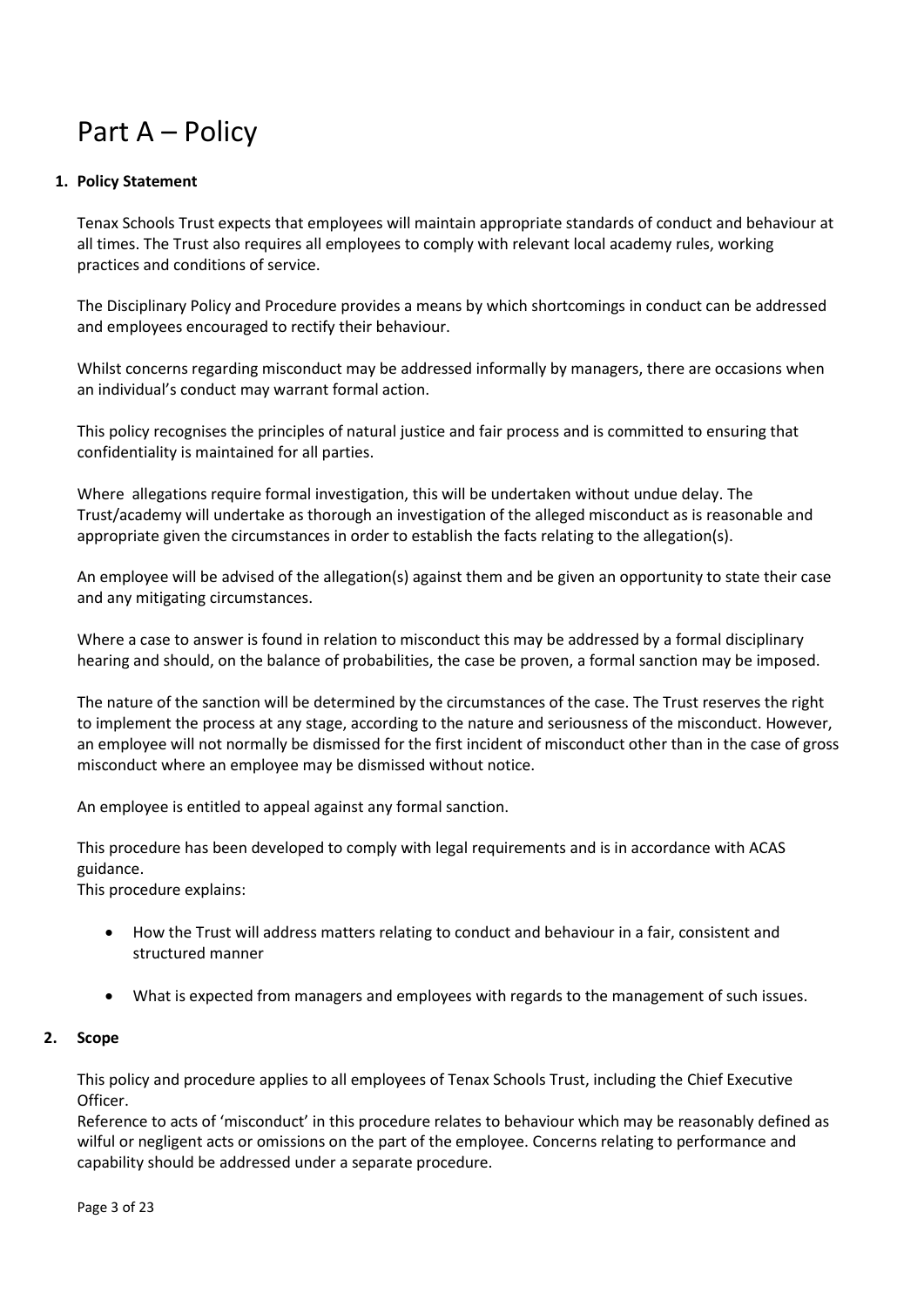This policy does not include misconduct related to allegations against children for which a separate procedure applies.

#### **Managing Allegations Against Staff**

Schools follow local area arrangements for the management of allegations against staff. Within Kent the arrangements are outline[d here](https://www.kscmp.org.uk/procedures/local-authority-designated-officer-lado) – and in East Sussex they are outline[d here.](https://new.eastsussex.gov.uk/children-families/professional-resources/allegations/lado) 

Where headteachers are unsure how to respond, they will seek advice from the Local Authority Designated Officer in Kent or Human Resources should also be informed at the same time advice is sought from the LADO.

Kent guidance is here - https://www.kscmp.org.uk/ data/assets/pdf file/0017/111950/Managing-[Allegations-Against-Staff-Practice-Guidance-Oct-2021.pdf](https://www.kscmp.org.uk/__data/assets/pdf_file/0017/111950/Managing-Allegations-Against-Staff-Practice-Guidance-Oct-2021.pdf)

East Sussex guidance is here – <https://new.eastsussex.gov.uk/children-families/professional-resources/allegations/lado>

#### <span id="page-3-0"></span>**3. Responsibilities of the Trust**

- To make expectations clear regarding conduct and behaviour at work
- To ensure consistency and fairness in the way conduct issues are addressed
- To advise an employee if their conduct or behaviour is unsatisfactory and give the employee the opportunity to state their case.

#### <span id="page-3-1"></span>**4. Responsibilities of the employee**

- To ensure they maintain appropriate standards of conduct at all times and comply with any relevant Trust or local academy rules, working practices and conditions of service
- To cooperate with any action taken under this procedure

The Trust and the employee share a responsibility to maintain confidentiality in respect of any action taken under this procedure in the interests of all parties involved in the dispute.

#### <span id="page-3-2"></span>**5. Delegated responsibility**

In schools, the management of conduct and discipline issues may be delegated to staff other than the Headteacher. References to the role of the Headteacher in the policy and procedure include his / her nominee, or Headteacher from any Trust school.

For non-school staff, the management of conduct and discipline issues will normally be carried out through the individual's reporting line.

#### **Informal Action**

Informal action may be delegated to line managers, where appropriate.

#### **Formal Action**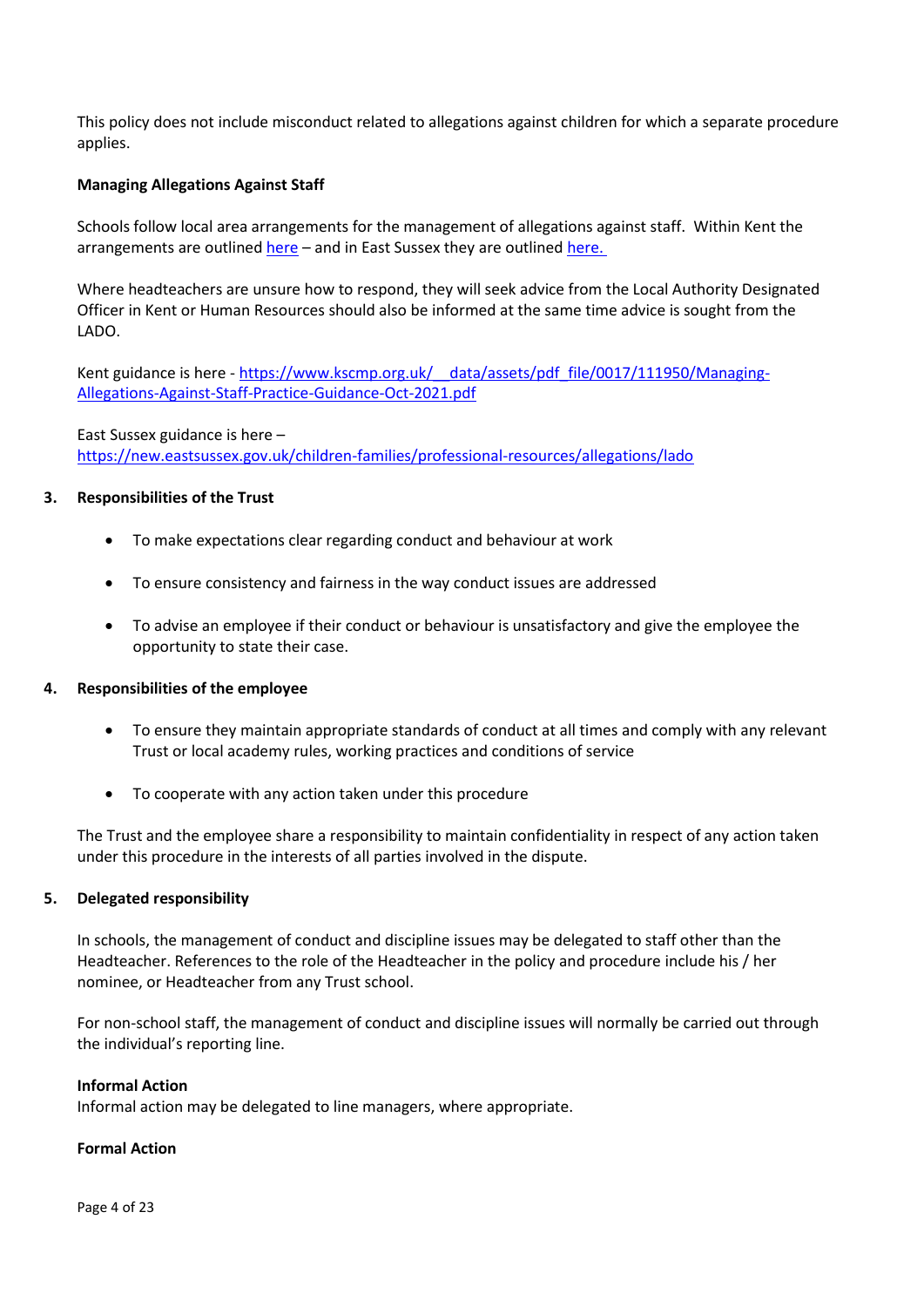Formal hearings to consider matters short of dismissal may be delegated to another manager or the Headteacher. Where matters are to be considered by a Headteacher, this should be taken to include any Headteacher in the Trust who may be co-opted to consider the case.

| <b>Informal Action taken by</b> | Formal hearing heard by                                                                                                                                                                                  | Appeal heard by                                                                                                        |
|---------------------------------|----------------------------------------------------------------------------------------------------------------------------------------------------------------------------------------------------------|------------------------------------------------------------------------------------------------------------------------|
| Line Manager                    | Another more senior Manager or<br>Headteacher.                                                                                                                                                           | Headteacher or member of<br><b>Executive Group</b>                                                                     |
|                                 | Where dismissal is a possible<br>outcome, the Trust reserves the right<br>for a case to be heard by governors<br>from the local governing board, or for<br>a member of the Trust Board to be<br>present. | The Trust reserves the right for<br>a member of the Trust Board to<br>be present.                                      |
| Headteacher                     | The Primary/Secondary Lead, or<br>member of the Executive Group.<br>The Trust reserves the right for a<br>member of the LGB or Trust Board to<br>be present.                                             | Member of the Executive<br>Group.<br>The Trust reserves the right for<br>a member of the Trust Board to<br>be present. |

The following table sets out the provisions which would normally apply.

#### **Matters relating to the Headteacher/Executive Group**

Action will normally be taken by the individual's line manager.

Formal hearings will be heard by a member of the Executive Group, who may be accompanied by a member of the Board of Trustees, who have had no prior involvement in the matter under consideration.

Appeals will be heard by a further panel of one or more Governors or Trustees who have had no prior involvement in the matter under consideration.

In instances where there are insufficient senior managers to hear the case, or it is of a specialist nature, the academy/Trust may co-opt other individuals suitable to hear the case.

#### <span id="page-4-0"></span>**6. Timescales**

Concerns regarding conduct will be addressed promptly and without undue delay in achieving an outcome.

Timescales stated are for guidance and may vary depending on the circumstances of the case.

| <b>Employee notified of investigation outcome</b> | Within 5 working days of the conclusion of the investigation              |
|---------------------------------------------------|---------------------------------------------------------------------------|
| <b>Hearing</b>                                    | At least 7 working days notice will be given of a hearing date            |
| Written outcome of hearing given                  | Within 5 working days of the date of the hearing                          |
| Appeal to be made                                 | Within 7 working days of receipt of the written outcome of<br>the hearing |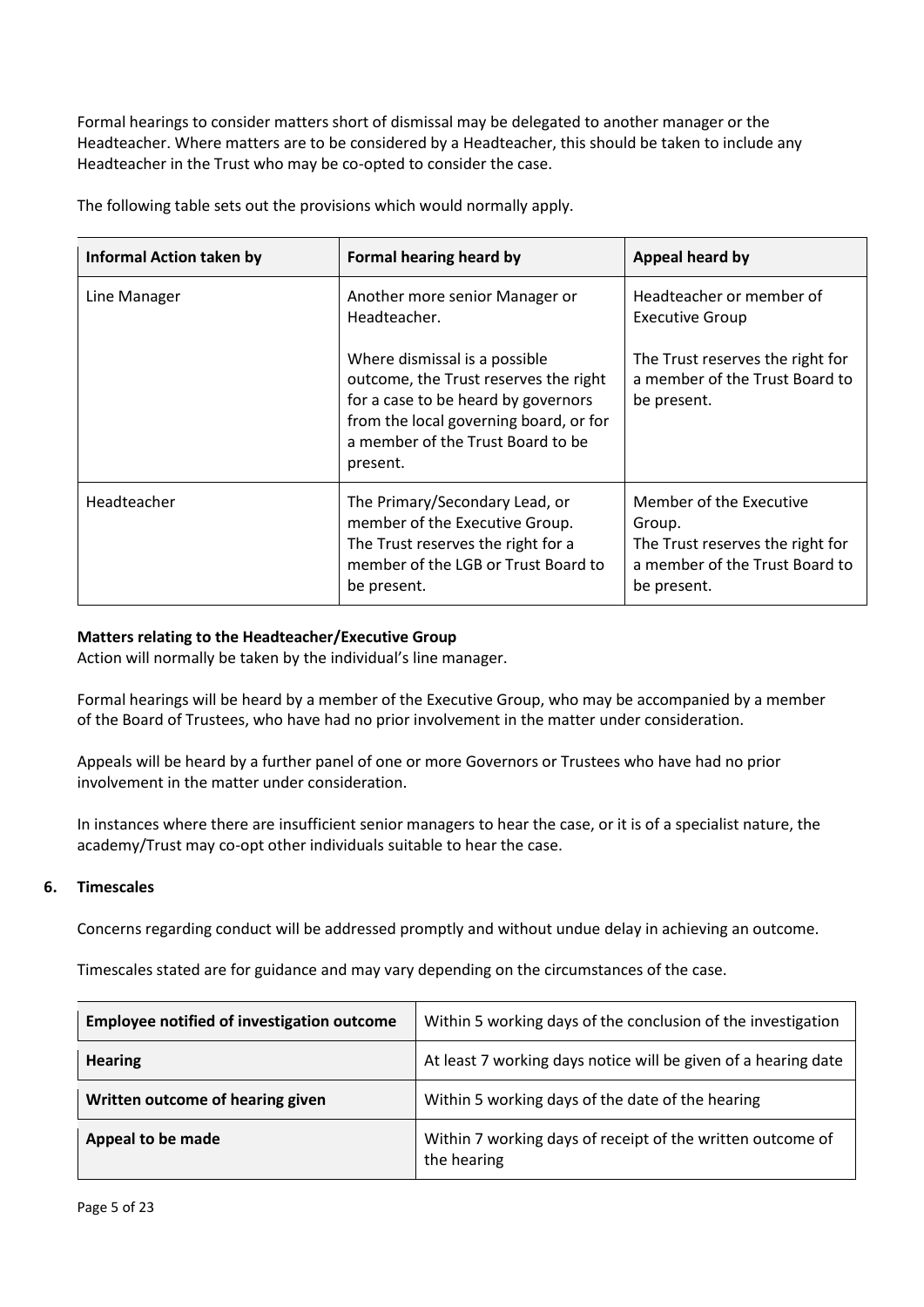| Appeal to be heard              | Within 10 working days from receipt of written appeal |
|---------------------------------|-------------------------------------------------------|
| Written outcome of appeal given | Within 5 working days of the date of the appeal       |

For the purpose of this procedure 'working day' will normally refer to the 195 days of the local academy year for teachers employed under the terms of the School Teachers' Pay and Conditions Document.

For support staff employed on a term time only basis working days will normally refer to the days worked under their contract or for staff employed on "year round" contracts, working days will mean all days excluding weekend and bank holiday days.

<span id="page-5-0"></span>The timescales above may be varied by mutual agreement.

#### **7. Right to representation**

An employee has the right to be accompanied to a formal hearing or appeal meeting by either a workplace colleague or trade union representative.

A workplace colleague or trade union representative may also attend a disciplinary investigation meeting. However it should be noted that the presence of a representative does not make the meeting formal.

### <span id="page-5-1"></span>Part B - Procedure

#### <span id="page-5-2"></span>**8. Informal management action**

Where an allegation of misconduct is made consideration will be given as to whether it is appropriate to address the matter informally by means of 'management action'.

In determining whether an informal approach should be taken the Headteacher or designate will take into account the seriousness of the alleged misconduct and whether previous informal action to address the issue has been unsuccessful.

Where an informal approach is taken the Headteacher or designate will usually meet with the employee to establish the facts, events and / or actions, discuss the concerns, and give the employee the opportunity to state their case. The Headteacher or designate may agree future expectations with the ermployee – including measures to support an improvement in conduct – and, if appropriate, agree a review period and arrangements for monitoring conduct.

There is no requirement for a workplace colleague or trade union representative to be present at such a meeting although it may be appropriate. The Headteacher may consider inviting the employee to be accompanied when discussing concerns informally, however the presence of a trade union representative / workplace colleague does not in itself make the meeting formal. Any requests from employees to be accompanied will not unreasonably be refused.

It should be noted that if during the discussion it becomes apparent that the matter may be more serious – the meeting may be adjourned and the matter investigated under the formal disciplinary procedure.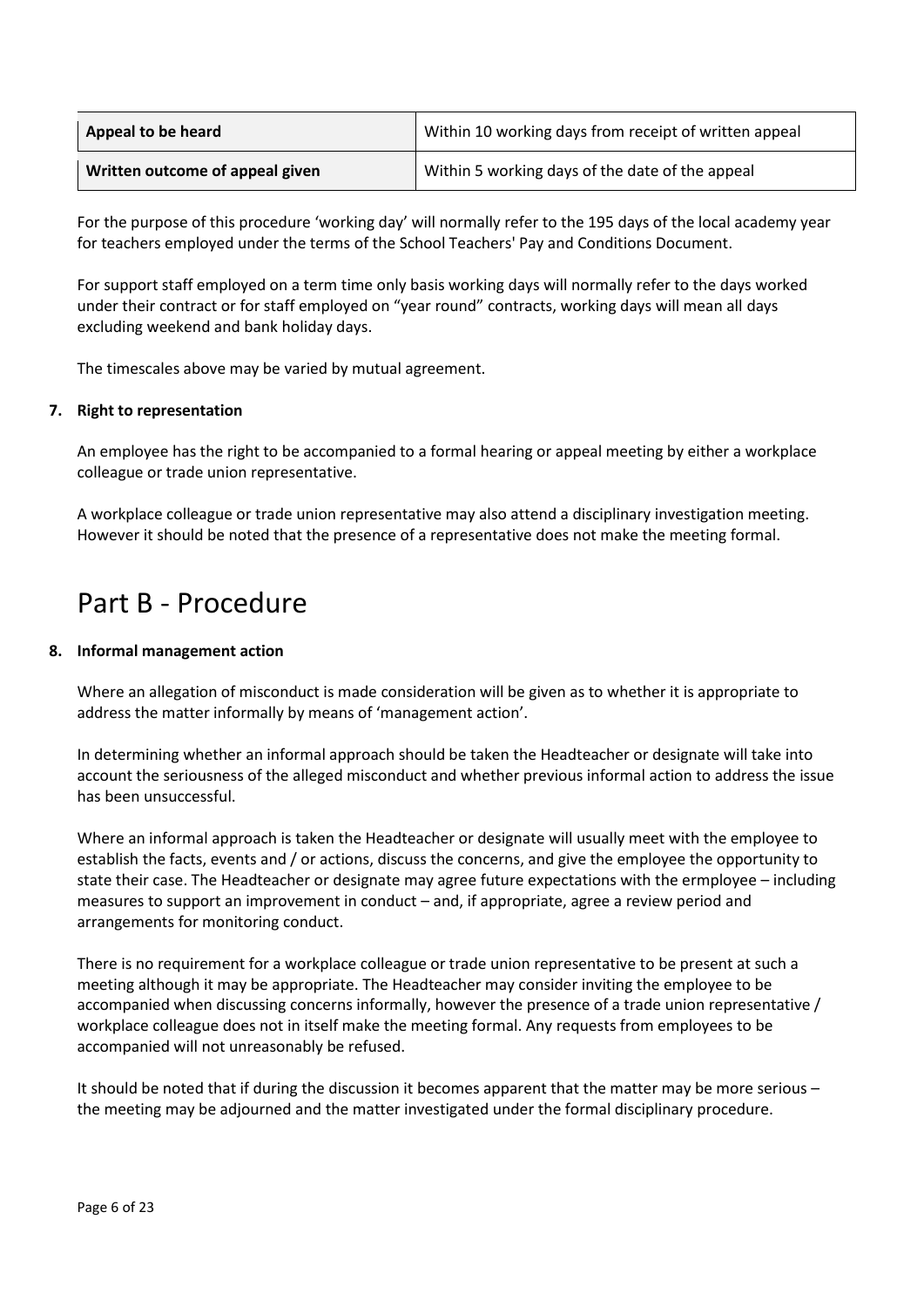The outcome of the discussion will be confirmed in writing and a record placed on the employee's file. This may be termed an 'informal warning'. However it should be made clear to the employee that such informal action will not form part of the employee's disciplinary record.

There is no right of appeal against informal action.

It is expected that informal action will resolve most minor concerns however an employee should be advised that if there is a repetition of such misconduct formal disciplinary action may be taken.

#### <span id="page-6-0"></span>*9.* **Notifying an employee of an allegation(s) against them**

An employee will be notified of all allegation(s) or complaint(s) made against them at the earliest practical opportunity and advised of the procedure that will be followed.

Prior to investigating an allegation it may not be possible or appropriate to be specific about the precise nature of the complaint at the outset – however the employee will be given a broad indication of the nature of the complaint.

Should the matter be addressed through a formal investigation or formal disciplinary action, the employee will be advised of the nature of the complaint in writing. They will also be advised that, should the complaint be upheld, formal disciplinary action may be taken.

Should further allegations come to light during the course of the investigation which are also to be investigated the employee will be advised of these in writing.

#### <span id="page-6-1"></span>**10. Suspension**

There may be occasions when it is appropriate to suspend an employee on full pay pending the outcome of an investigation and / or conclusion of any disciplinary action.

Suspension should only be initiated after careful consideration and where all other alternatives have been explored – such as arranging a period of authorised absence, a temporary change in duties or place of work. Suspension is not a sanction in itself and does not represent any prejudgement of the outcome of the process.

As a guide suspension **may be** instigated where:

- Children or young people are considered to be at risk
- The employee or other staff members are considered to be at risk
- Where Trust assets are considered to be at risk
- Where there is evidence to suggest that the employer's or employee's reputation may be at risk
- Where the presence of the employee may impede the investigation, through the destruction or tampering with evidence, pressurising of witnesses, or otherwise be a disruptive influence in the workplace
- Where the allegations against the employee may amount to gross misconduct or gross incompetence.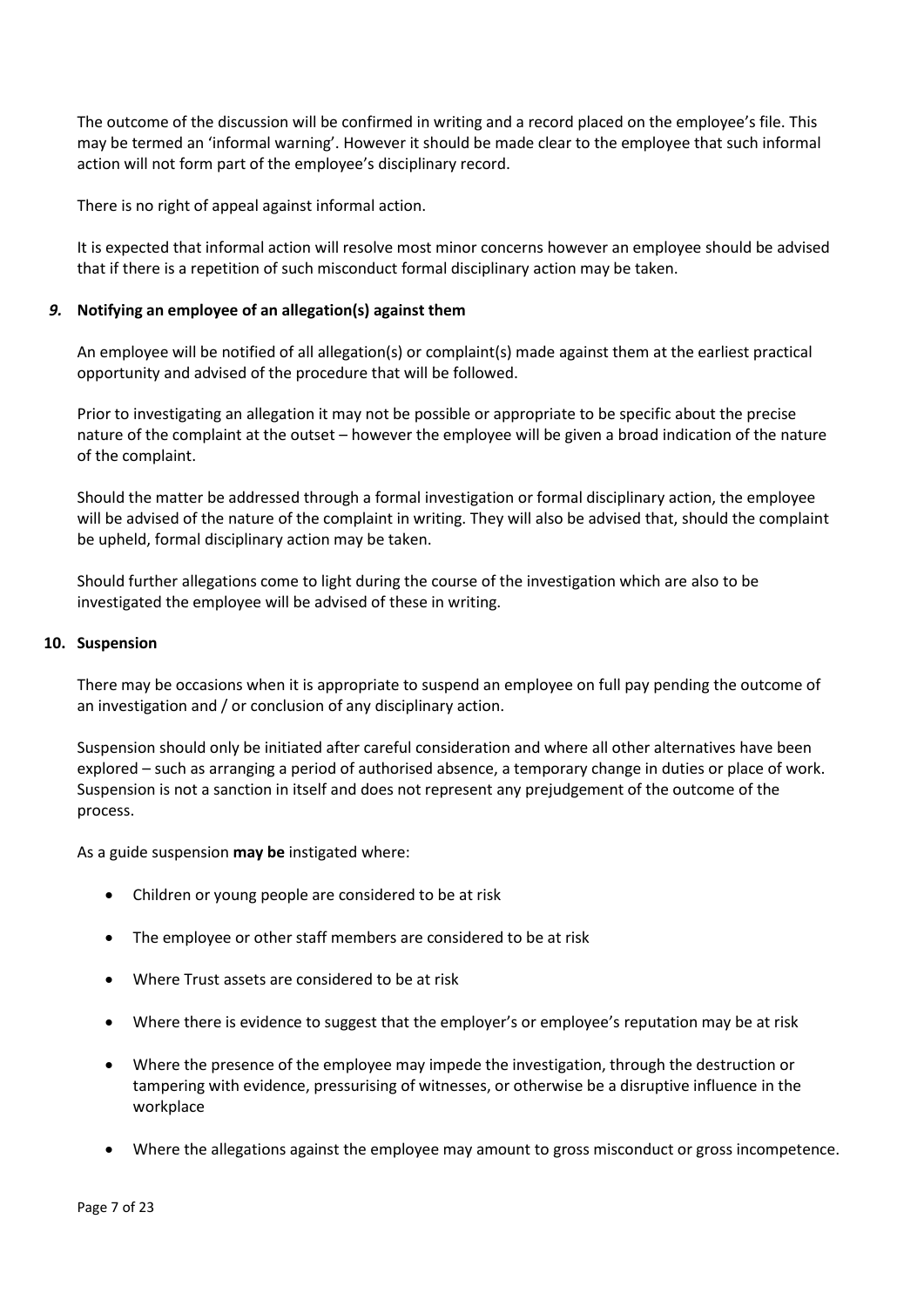This list is not exhaustive.

Where practicable a meeting will be arranged with the employee and their workplace colleague or trade union representative to explain the reason for the suspension and the conditions that will apply. The details of the suspension will be confirmed in writing with the employee, usually within 5 working days.

In some instances where it is not practicable or possible for the employee's representative to be present, the meeting may still proceed in their absence. In exceptional circumstances where it is not possible or appropriate for the employee to attend a meeting at a Trust site– suspension may be made in writing.

Suspension will not continue for longer than is necessary and will be kept under review. Where possible the employee will be given an indication of how long the suspension is likely to last and will be advised should these timescales change.

An employee should be contactable by telephone or other agreed means during their normal working hours while suspended.

An employee who is suspended must not discuss the details of the allegation(s) with other members of staff (except their workplace colleague or trade union representative), governors, Trustees, pupils or parents in such a way which could compromise their position or integrity of the investigation without the prior permission of the Headteacher or suspending manager. This does not prevent an employee discussing matters with their representative. Clarification should be sought from the Headteacher or suspending manager if required.

A suspended employee will be provided with a named contact in the academy/Trust to keep them informed of matters arising during their absence. This individual will not be able to discuss any aspects of the disciplinary investigation.

Care will be given to ensuring a suspended employee receives information from staff meetings during their absence and consideration will be given to alternative arrangements for events such as inset training and CPD.

Suspensions may be made by the Headteacher, member of the Executive Group or line manager in consultation with Human Resources. An employee may be suspended at any point during the investigation should the circumstances warrant.

Suspension may be lifted at any point should the situation change.

#### <span id="page-7-0"></span>**11. Investigating the allegation**

Before any formal disciplinary action is taken, allegations of misconduct will be promptly, thoroughly and objectively investigated. The nature and extent of the investigation will be determined by what is reasonable in the circumstances.

The purpose of the investigation is to establish the facts, events and / or actions to determine whether there is a case to answer and not to make any decision about the outcome.

The Headteacher or other appropriate manager will appoint an independent investigating officer who has not had any prior involvement in the case. On occasion it may be appropriate to identify more than one investigating officer.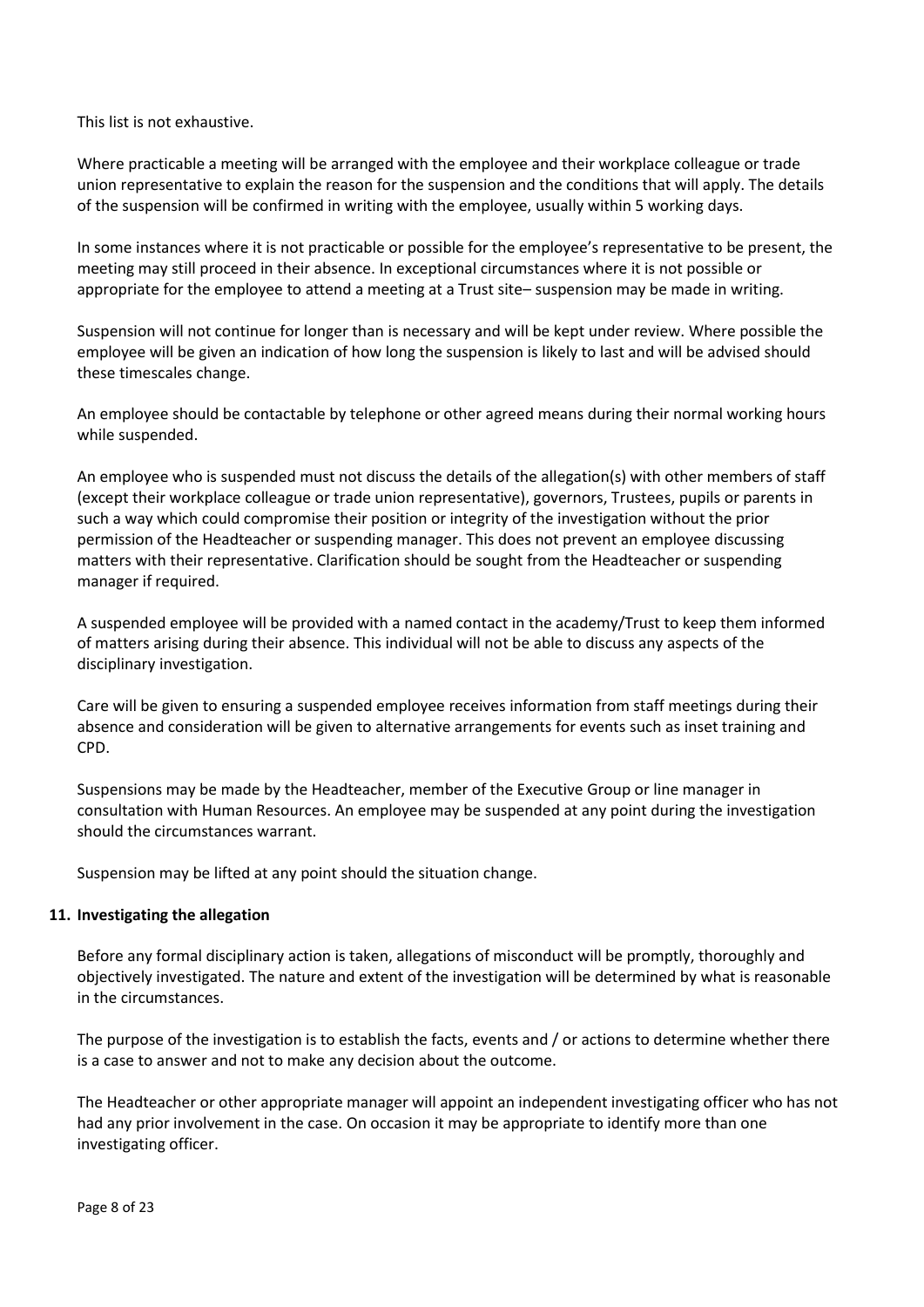The employee will be invited to a formal investigation meeting with reasonable notice during working hours. At this meeting the employee will be given an opportunity to respond to the allegation(s), explain his / her conduct and, where the concern is admitted, any mitigating circumstances. Depending on the circumstances it may be necessary to conduct more than one investigation meeting. A workplace colleague or trade union representative may accompany an employee to an investigation meeting.

In addition to attending an investigation meeting, the employee may also make a written statement or present any other relevant written documents that they may wish to be considered as part of the investigation.

The investigating officer may also conduct a formal investigating meeting with other relevant witnesses as soon as possible. The employee will be given the opportunity to identify witnesses they wish to be interviewed as part of the process.

Witnesses providing evidence to an investigation will be advised that their statement may be shared with the employee and they may be called to present this and may be questioned regarding their evidence at a disciplinary hearing.

All witnesses should be aware of the confidential nature of investigations and should not discuss any aspect of the meeting or matters under consideration with anyone outside of investigation meeting.

Interviews with pupils will only be conducted with the parent or guardian's consent. Pupils may be accompanied by a parent/carer or another trusted adult.

The investigating officer may also review documentary and/or other evidence relevant to the allegation.

A written, signed and dated record will be made of all interviews conducted as part of the investigation. The employee will have the opportunity to check the notes / minutes and comment on the accuracy. Where there are discrepancies between the employer and employee that cannot be resolved, both version of the minutes will be held on record.

Audio or video recording of any meeting as part of the Disciplinary Procedure is forbidden, and making covert recordings of such meetings may warrant formal disciplinary action. Exceptions may be made where recording such meetings may constitute a reasonable adjustment under the provisions of the Equality Act 2010.

Any recordings under this provision can only be made with the consent of all those present, and must be kept securely and confidentially. Recordings may not be shared or distributed in any way.

Where agreement is reached to record a meeting, minutes will still be taken and used to summarise the meeting, or be used in the event of technical failure of recording equipment.

#### <span id="page-8-0"></span>**12. Investigation outcome**

A written report will be produced of the investigation findings and shared with the Headteacher or other commissioning manager.

Based on the findings of the investigation, the Headteacher or member of the Executive Group, will determine which course of action is most appropriate:

That there is no case to answer and no further action is taken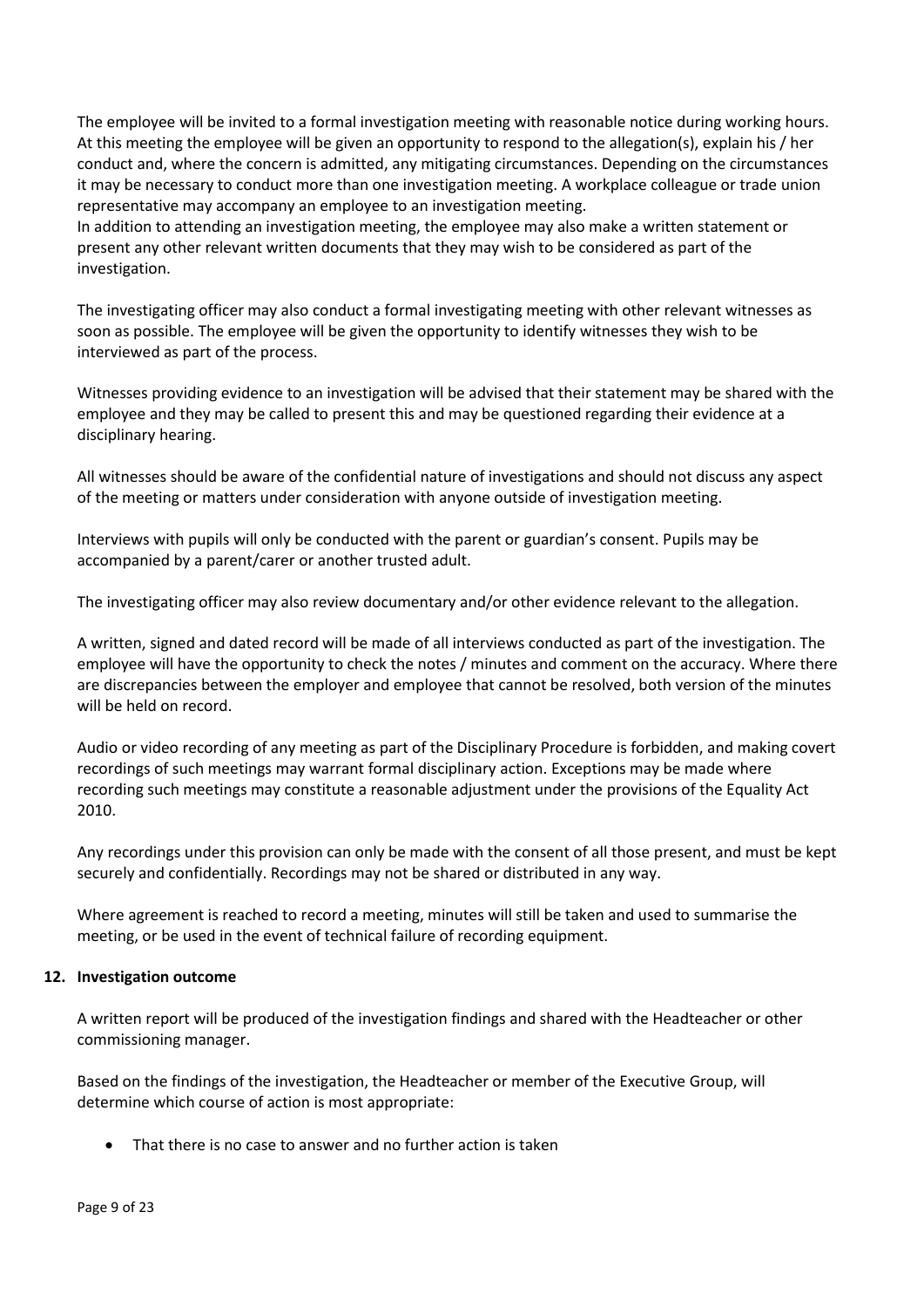- That a minor concern is identified which is to be addressed through informal action
- That there is a case to answer on a matter of misconduct which warrants consideration of formal disciplinary action.

The investigation outcome will be communicated to the employee in writing without undue delay and usually within 5 working days of the appropriate course of action being determined.

Where informal action is proposed, a follow up meeting will be arranged without undue delay to discuss any appropriate management action. The outcome of this discussion may be confirmed in writing and a record placed on the employee's file – although such a discussion and letter does not constitute a formal disciplinary record.

The investigation report will only be shared with the employee should formal action be instigated.

#### <span id="page-9-0"></span>**13. Notification of a Disciplinary Hearing**

Where the matter is to be considered by a formal disciplinary hearing, arrangements for this will be communicated in writing.

This notification should specify:

- The allegation(s) to be considered at the hearing
- The time, date and venue of the hearing
- The possible consequences should the case be upheld and, if appropriate, that dismissal may be an outcome
- The procedure to be followed
- That the employee may be accompanied by their workplace colleague or trade union representative.

The employee will be given reasonable notification of the date of the hearing to allow them sufficient time to prepare their case.

Wherever possible, the academy/Trust will provide the employee with copies of all relevant documents which will be referred to during the hearing, including a copy of the investigation report and statement of case with the notification of the disciplinary hearing. Should this not be possible the academy/Trust will provide the employee with this information no later than 7 working days before the hearing.

The employee is required to provide no later than 3 clear working days before the hearing:

- The name of their trade union representative or workplace colleague
- The name(s) of any witnesses they are calling
- Any relevant documentation they wish to be considered.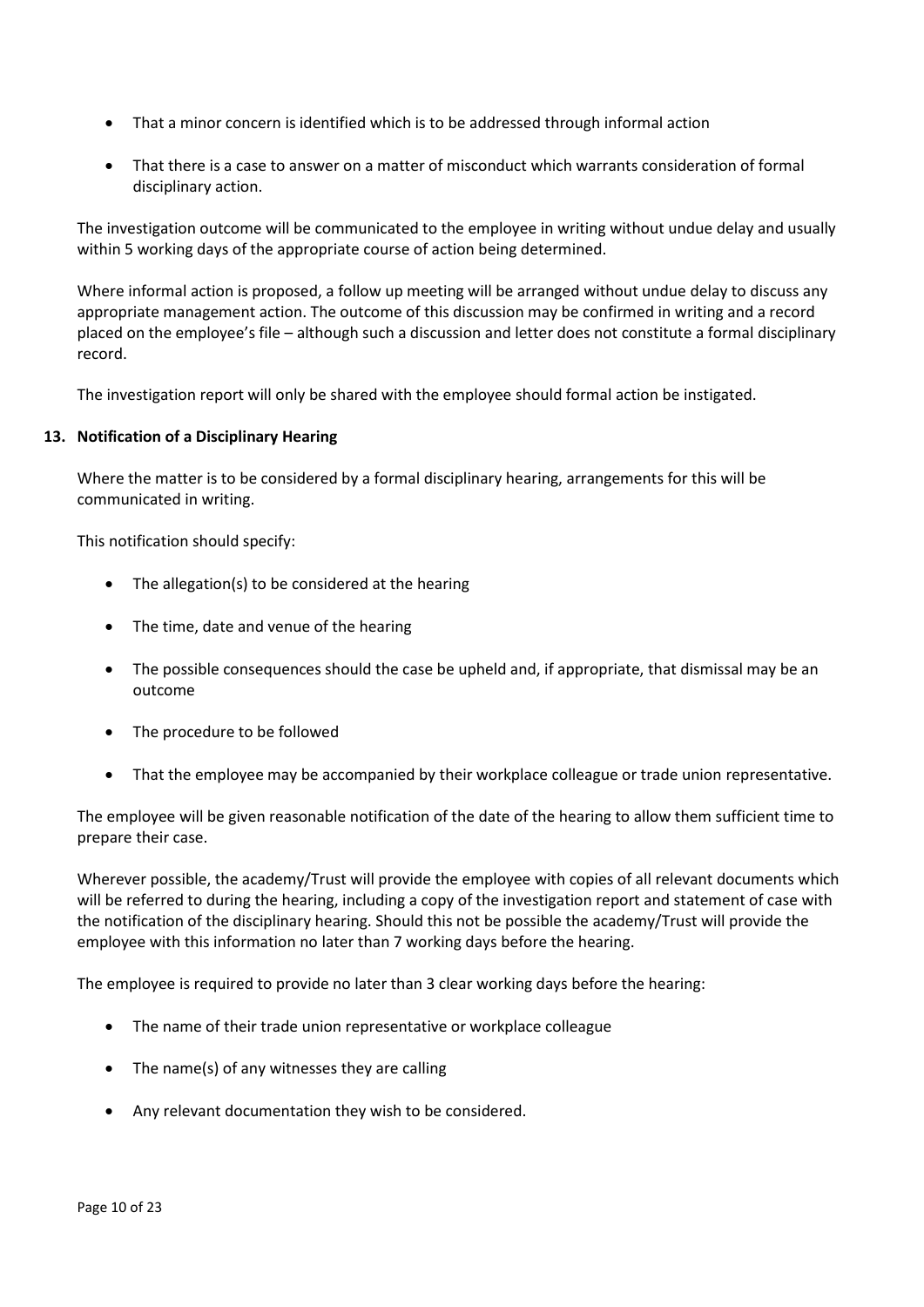If a late submission is received the panel has discretion as to whether to accept this and make provision for an adjournment during the hearing to consider this. However the panel reserves the right to disregard this information.

#### <span id="page-10-0"></span>**14. Disciplinary hearings**

The purpose of the disciplinary hearing is for the academy/Trust to present the case against the employee and for the employee to be given the opportunity to respond.

The role of the manager hearing the case/panel is to consider the evidence presented and decide whether, on the balance of probabilities:

- The case against the employee has been established, and
- Whether it is appropriate and reasonable to issue a formal sanction against the employee.

The manager hearing the case/panel should also consider whether an appropriate and sufficient investigation has been undertaken and a fair and reasonable procedure followed.

The case for the academy/Trust will usually be presented by the manager who commissioned the investigation, or their nominee. The employee will have an opportunity to present their case. Witnesses may be presented by either party.

A workplace colleague or trade union representative may accompany an employee to the hearing.

*The arrangements for hearings are set out in Appendix B*

#### <span id="page-10-1"></span>*15.* **The outcome of the hearing and disciplinary sanctions**

Based on the evidence presented, the panel may determine the following outcomes:

- There is insufficient evidence against the employee and the matter should be concluded with no further action
- The case against the employee is proven on the balance of probabilities and a decision made to give the employee a formal warning
- The case against the employee is proven on the balance of probabilities and a decision made to dismiss the employee with or without notice
- The case is proven on the balance of probabilities and some other formal action is appropriate

If proven and depending on the circumstances of the case, the panel may impose a range of sanctions, including dismissal as follows:

| <b>Level of Sanction</b>           | <b>Normal Expiry Period</b> |
|------------------------------------|-----------------------------|
| <b>First Level Written Warning</b> | After 6 months              |
| Second Level Written Warning       | After 12 months             |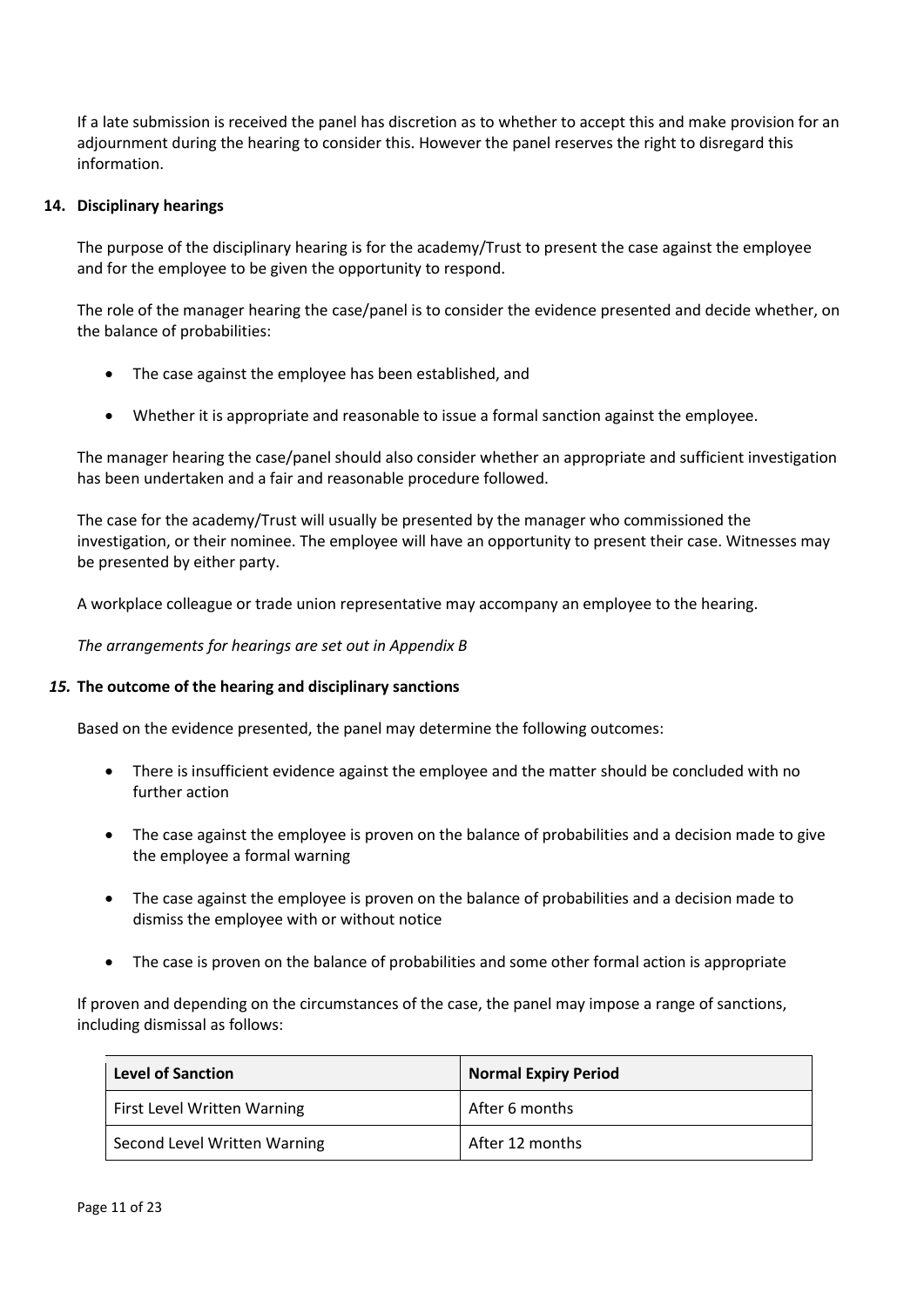| <b>Final Written Warning</b>      | After 18 months |
|-----------------------------------|-----------------|
| Dismissal with contractual notice |                 |
| Summary Dismissal without notice  |                 |

An employee will not usually be dismissed for the first incident of misconduct other than in the case of gross misconduct. Where an employee's first incident of misconduct is sufficiently serious – it may be appropriate to issue a final written warning. The duration of other sanctions will be determined by the circumstances of the case.

Should gross misconduct be found, and dismissal is determined, this is usually without notice (summary dismissal). In cases of dismissal arising from misconduct, notice would normally be given. Where notice is given this is the greater of the employee's statutory or contractual notice entitlement.

#### *A list of actions which may constitute Gross Misconduct and Misconduct is at Appendix A.*

In determining the nature of the sanction consideration will be given to:

- Whether the proposed penalty is reasonable in the circumstances with reference to the examples of behaviours which constitute gross misconduct and misconduct within this procedure
- The nature, severity and impact of the misconduct
- The circumstances in which the misconduct occurred and any mitigating factors or the explanations given by the employee
- The employee's previous conduct, position, seniority, length of service and their attitude towards the misconduct
- Any relevant employer rules and procedures and whether the employee was aware, or could reasonably be aware, that their conduct contravened these
- The penalty imposed for similar offences in the past
- Whether any other action could be taken to encourage the employee to improve their conduct such as training or additional support

In certain instances, and where appropriate to the concerns, the panel may recommend that other action be considered such as:

- Downgrading
- Transferring the employee to another role
- Withholding pay progression
- Requiring the employee to undertake certain specified training
- Refer the matter for consideration under another procedure, if appropriate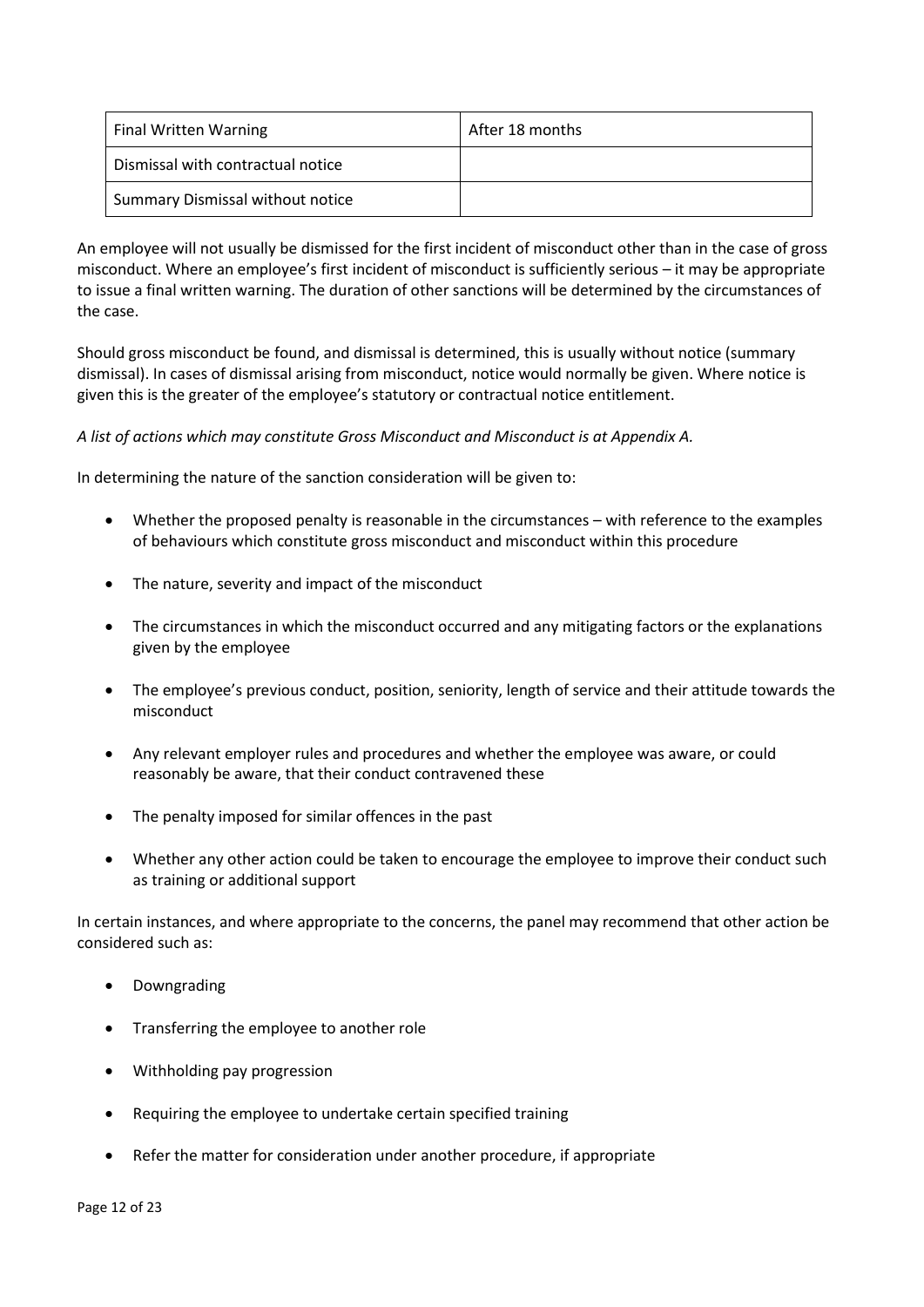Alternative action such as this would only be taken where it is judged reasonable and viable for the academy/Trust to implement.

#### <span id="page-12-0"></span>**16. Communicating the Decision**

Where possible the employee will be advised verbally of the outcome following the conclusion of the process and the panel's deliberations. In all circumstances the employee will be advised in writing of the outcome of the hearing, usually within 5 working days of the decision being made.

The notification should specify:

- The outcome
- The reasons for the outcome and the nature of any misconduct that has been found
- The nature of any sanction and how long it will last
- If dismissed the reason for the dismissal, whether notice will be given and the termination date
- Any period of time given for improvement, a review date if appropriate, and the required improvement expected
- Any support that the employer will provide to assist the employee, if relevant
- The likely consequences of any further misconduct

Should a sanction be imposed employees should be advised of the timescales and procedure for making an appeal.

It will be deemed sufficient for the academy/Trust to issue the written confirmation of the decision to the employee's last known address.

#### <span id="page-12-1"></span>*17.* **Appeal**

The employee may register an appeal in writing to the clerk to the local governing board or nominated person, within 7 working days of written receipt of the outcome of the hearing.

The appeal should be on one or more of the following grounds:

- Unfairness of decision
- That the sanction imposed was unreasonable
- That new evidence has come to light
- Significant procedural irregularities

The letter of appeal should include full details of the reasons for the appeal. The employee should also include any supporting information they wish to rely on at the appeal hearing with their letter of appeal. In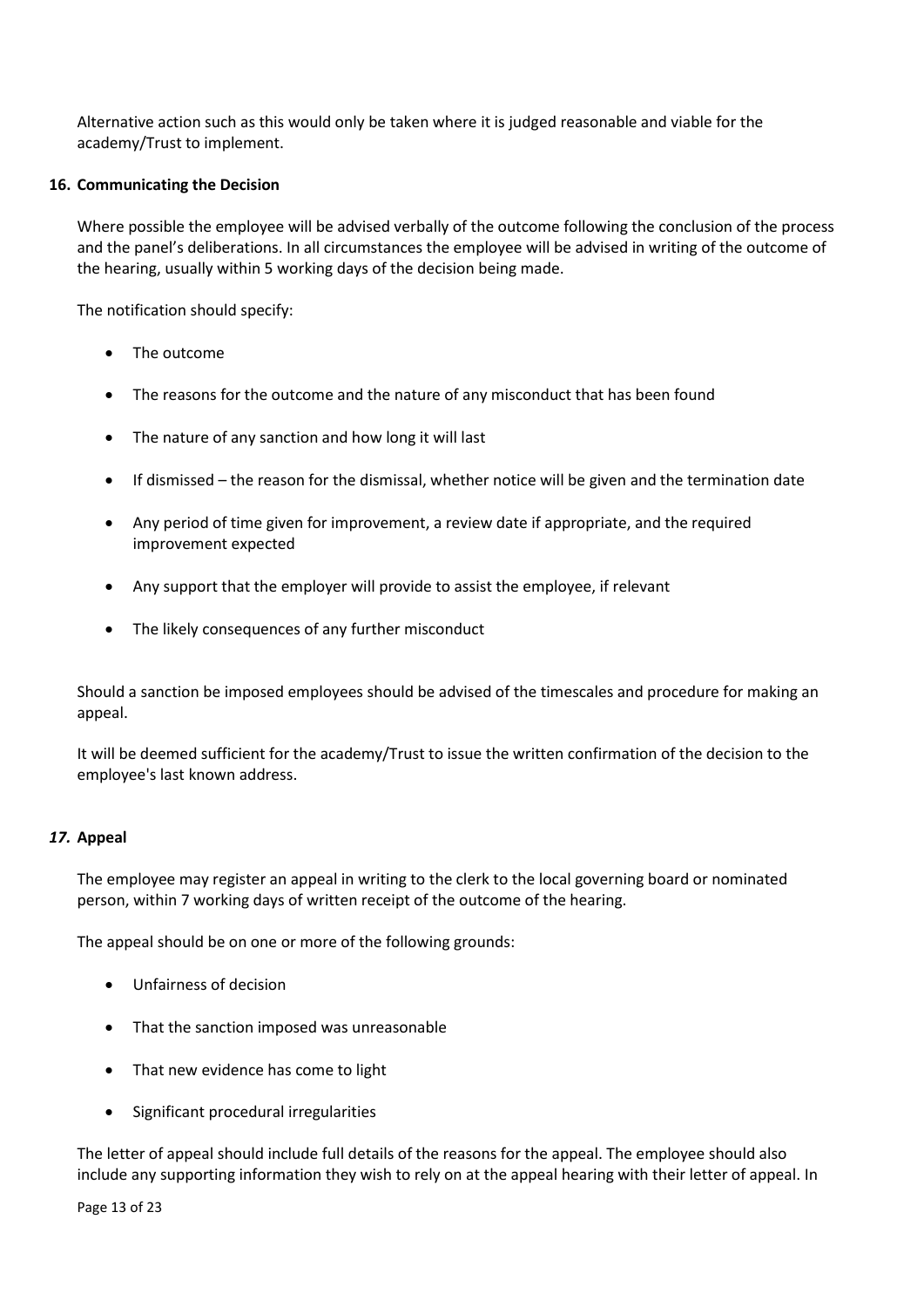any case, any supporting information must be submitted by the employee no later than the deadline for receipt of an appeal.

In instances where the grounds for appeal are not stated the academy/Trust will ask the employee to confirm these to enable all parties to give due consideration to the issues prior to the appeal meeting.

If a late submission is received the panel has discretion as to whether to accept this and make provision for an adjournment during the hearing to consider this. However the panel reserves the right to disregard this information.

The academy/Trust will provide the employee with copies of any documents which will be referred to during the appeal, including the notes of the disciplinary hearing and witness statements, in advance and usually no later than 3 working days before the appeal meeting.

A workplace colleague or trade union representative may accompany an employee to an appeal.

The Appeal panel has discretion to consider allowing new evidence and witnesses but only if this is strictly relevant to the grounds of appeal.

The panel will identify a chair who will have responsibility for facilitating the hearing.

*The arrangements for hearings are set out in further detail in Appendix B*

#### <span id="page-13-0"></span>**18. The outcome of the appeal**

The purpose of the appeal is to review the original decision on the basis of the grounds presented for appeal by the employee. The appeal will only result in a re-hearing in exceptional circumstances, where significant procedural irregularities are identified.

The outcome of the appeal may be:

- To uphold the previous decision in full
- To uphold the previous decision in part but to reduce the level of the sanction or amend other elements of the decision
- To uphold the employee's appeal in full and withdraw the sanction in its entirety.

Sanctions will not be increased on appeal. The appeal panel decision is final, even in instances of a full re hearing.

#### <span id="page-13-1"></span>*19.* **Communicating the appeal decision**

The employee will be advised in writing of the outcome of the appeal hearing, usually within 5 working days of the decision being made.

The notification should specify:

- The outcome
- The reasons for the outcome reached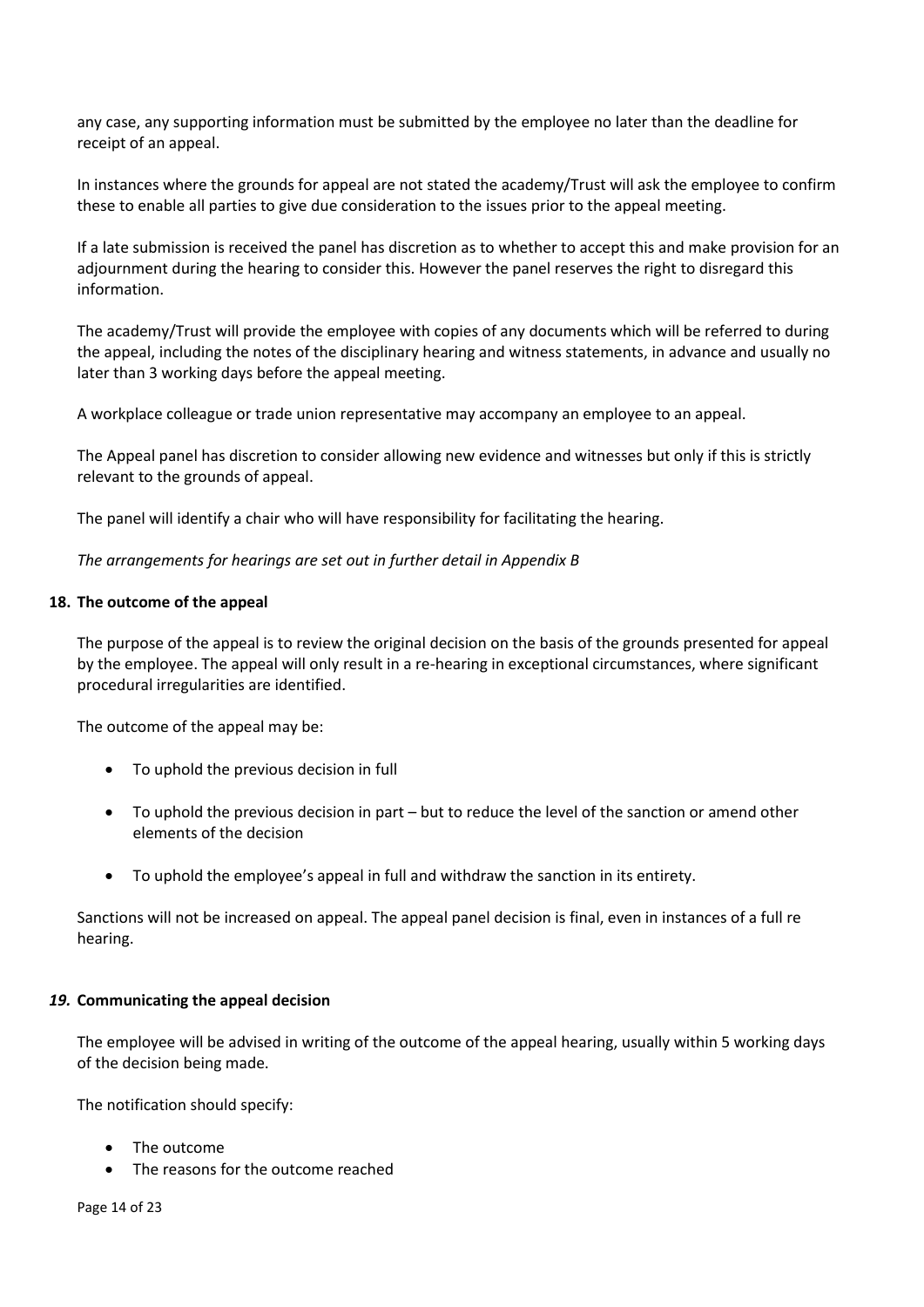- Where the level or nature of the sanction is reduced the nature of any revised sanction and how long it will last
- That the panel's decision is final and there is no further right of appeal.

It will be deemed sufficient for the employer to issue the written confirmation of the decision to the employee's last known address.

#### <span id="page-14-0"></span>**20. Further misconduct**

Where a sanction short of dismissal is imposed and there is further proven misconduct within the period that the sanction is 'live', a further panel may extend the warning or issue a higher sanction, including dismissal.

The period of extension will be determined by the circumstances of the case, taking into account the seriousness of the misconduct, and the opportunity for the misconduct to be repeated. As a guide, warnings will not normally be extended by more than the duration of the original warning.

#### <span id="page-14-1"></span>**21. Absence during the duration of the sanction**

In cases where an employee has been absent for a significant part of the period for which the sanction was imposed – the lifespan of the warning may be extended by the amount of time the employee has been absent. Any decision to extend the lifespan of a warning should be made with reference to the panel/individual who determined the original sanction.

#### <span id="page-14-2"></span>**22. Non- attendance at hearing or appeal meetings**

Where an employee or their representative is unavailable to attend, they should inform the academy/Trust at the earliest opportunity.

If an employee's representative is unavailable the hearing/appeal may be deferred by up to 5 working days from the date of the original hearing.

Due consideration will be given to any request for postponement taking into account the individual circumstances, reason for non attendance and the seriousness of the allegations.

Other than in exceptional circumstances only one postponement will be granted.

The Headteacher/Panel reserves the right to hold a hearing in the employee's absence where all reasonable efforts to secure attendance have been unsuccessful. In this event the employee will be given the opportunity to make written representations to the hearing or for their representative or workplace colleague to make representations either to the meeting or in writing on their behalf.

If no submissions are received the panel may make a decision based on the available information.

#### <span id="page-14-3"></span>**23. Minuting hearing and appeal meetings**

Minutes should be taken of all submissions to the hearing – including employer, employee and witness statements, any questioning of the parties and the panel's decision statement. The panel's deliberations should not be minuted.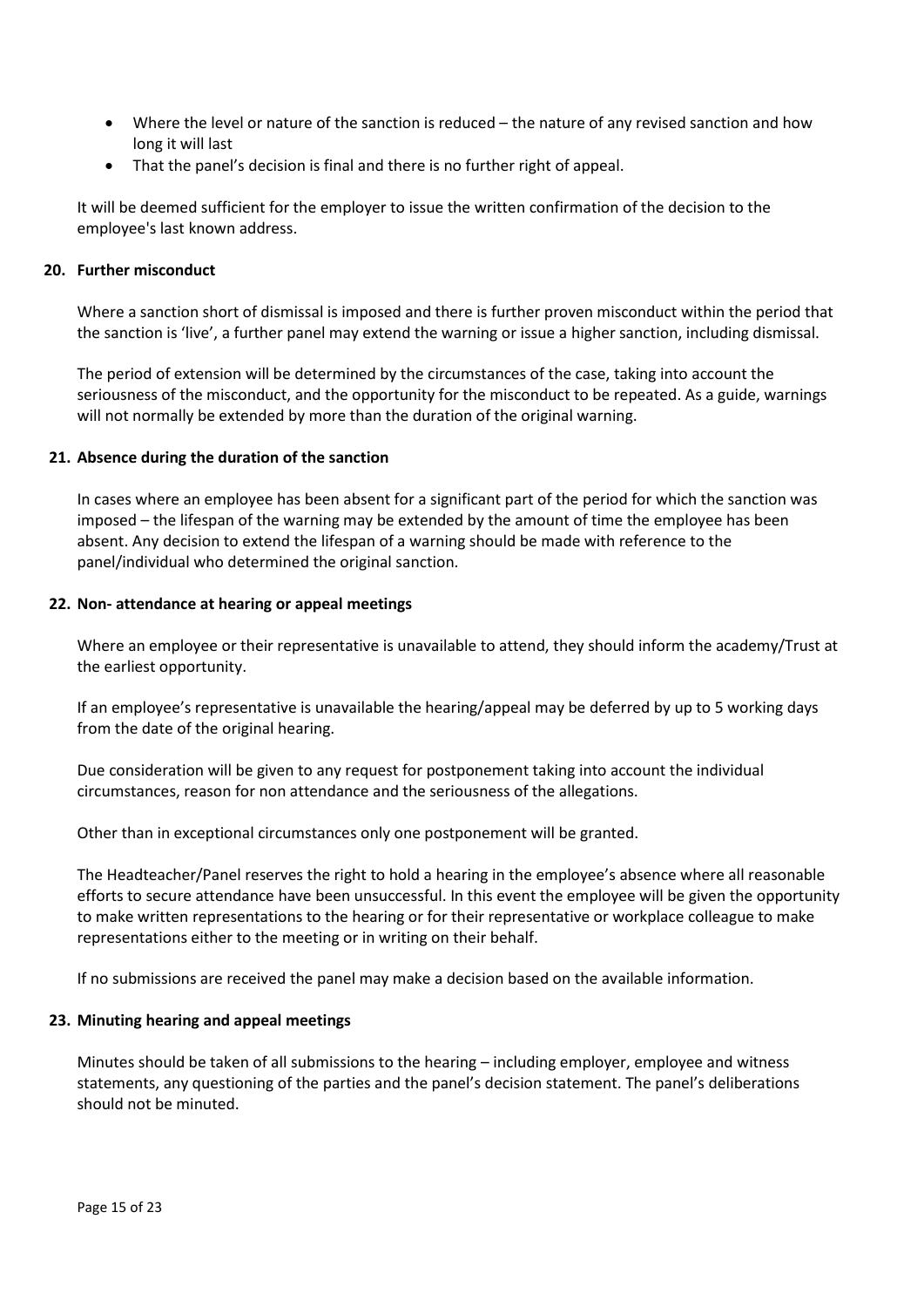Minutes should be shared with the employee as soon as practicable. The employee will have the opportunity to check the minutes and comment on their accuracy. Where there are discrepancies between the employer and employee that cannot be resolved, both versions of the minutes will be held on record.

An audio record may also be made with the prior consent of the employee. Where this is the case, the prior agreement of the employee will be sought. In these instances an audio copy or summary transcript will be shared with the employee.

Covert recordings of meetings or hearings are expressly prohibited. Any recording of a meetings or hearing must be with the prior consent of all parties.

#### <span id="page-15-0"></span>**24. Disclosure of formal sanctions in employment references**

Should an employee have an unexpired formal disciplinary sanction on file – this will be disclosed, upon request, in any reference provided by the employer to a prospective employer.

Expired sanctions will not be disclosed – unless these relate to matters which the employer is required to share in accordance with Child Protection/Safeguarding Procedures.

#### <span id="page-15-1"></span>**25. Malicious and vexatious allegations**

Where an allegation of misconduct against an employee is found to be vexatious or of malicious intent, this may be examined in accordance with the Trust's disciplinary procedures.

#### <span id="page-15-2"></span>**26. Advice and support to employees during the process**

Employees are advised to seek support from their trade union or professional association in the first instance. Employees may address questions about the procedure to the Headteacher or other delegated staff member.

In instances where the investigation is prolonged or the employee is suspended, the Academy will, as far as is practicable, make arrangements to keep the employee informed with the progress of the investigation and timescales for conclusion.

#### <span id="page-15-3"></span>**27. Ill health and sickness absence during the process**

The ill health of an employee will not usually be grounds for ceasing any ongoing investigation or disciplinary process.

Where the absence is likely to be short, the academy/Trust use its discretion to pause the process until the employee recovers. Where the absence is ongoing, the Academy may seek guidance from an occupational health advisor to determine whether or not the employee is sufficiently fit to take part in the process. It is expected that employees will cooperate with such a process.

Upon receipt of occupational health advice, consideration may be given to any measures that can be put in place to enable the process to proceed. This may include giving the employee the opportunity to make written representations to an investigation or hearing or for their trade union representative or workplace colleague to make representations on their behalf.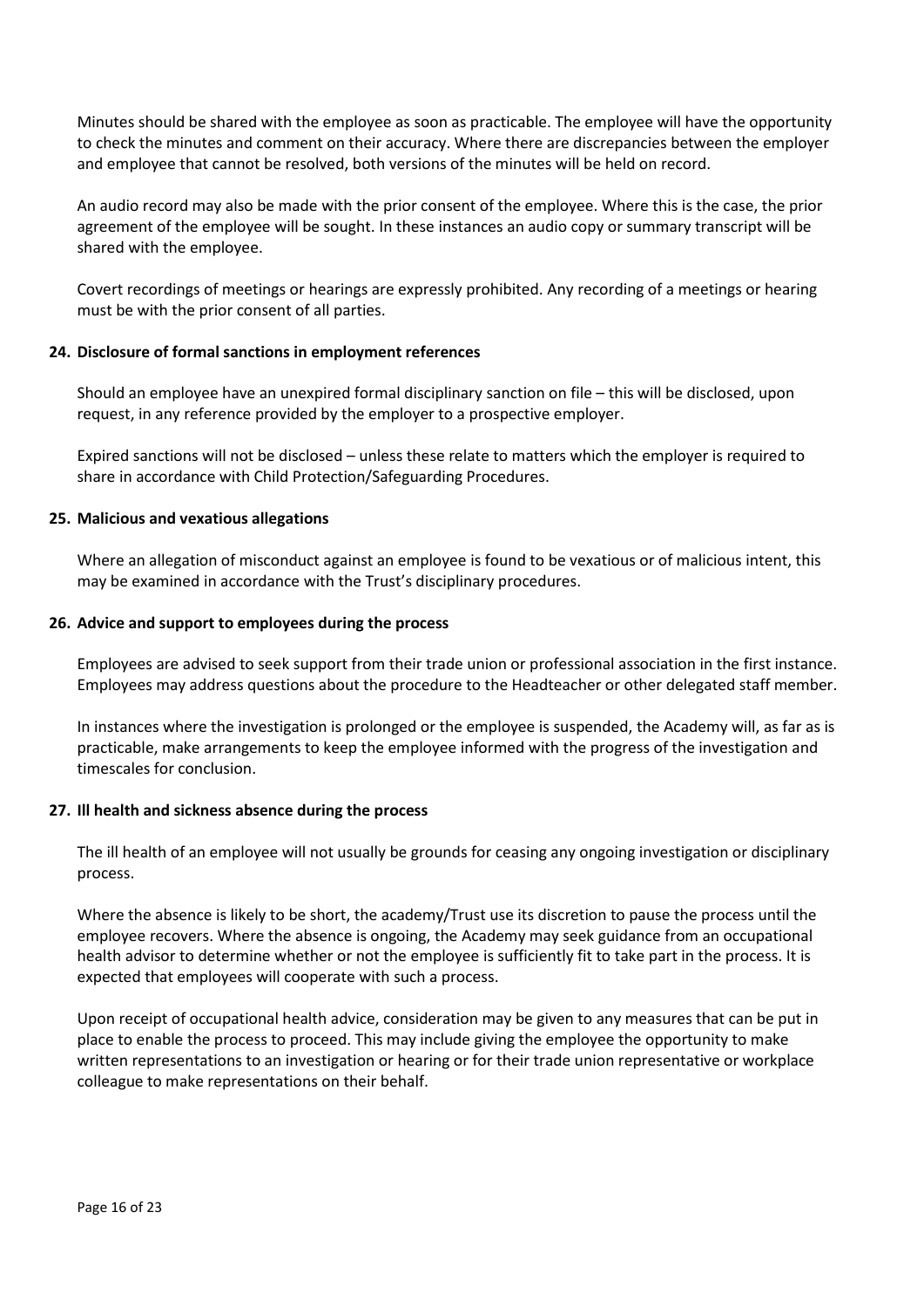#### <span id="page-16-0"></span>**28. Concurrent investigations by other agencies**

Certain allegations of misconduct may initially be investigated under a different procedure or as a part of criminal investigation.

In these circumstances an investigation under the employer's disciplinary procedure may take place concurrently, unless the employer is otherwise instructed by other agencies, or subsequent to legal advice.

Any disciplinary hearing held by the academy/Trust will be independent of the timing or outcome of other procedures, and be based on the academy/Trust's own investigation.

The academy/Trust will always cooperate with other agencies investigating criminal, or safeguarding allegations. This may include sharing of information obtained in the course of the Trust's investigation.

#### <span id="page-16-1"></span>**29. Allegations relating to financial irregularities**

In instances where an allegation of theft, fraud or other financial irregularity is made – the issue may be referred to the Trust's auditors. Advice may also be sought from the Education Funding Agency.

Where such allegations may amount to a criminal offence, such allegations will always be referred to the police.

#### <span id="page-16-2"></span>**30. Allegations against Trade Union Representatives**

No formal disciplinary action or formal disciplinary investigation will be taken against a trade union representative until the circumstances of the case have been discussed with a full time official of their union.

#### <span id="page-16-3"></span>**31. Criminal Proceedings**

A criminal charge or conviction for actions outside of the workplace may result in disciplinary proceedings being taken where it is judged that the employee's action:

- Affects or is likely to affect the suitability of the employee for the post for which s/he is employed, with or without reference to the relevant professional standards for their role;
- Impacts on the operation or reputation of the academy/Trust;
- Seriously undermines the trust and confidence that the academy/Trust has in the employee.

Each case will be considered on its own merits with regards to the circumstances of the case and following such investigation as is appropriate in the circumstances.

#### <span id="page-16-4"></span>**32. Other concurrent processes**

In the event that an employee raises a grievance or a complaint of harassment or bullying in the course of a disciplinary process, both processes may continue concurrently.

However, each case will be considered on its own merits to ensure that the academy/Trust is acting reasonably.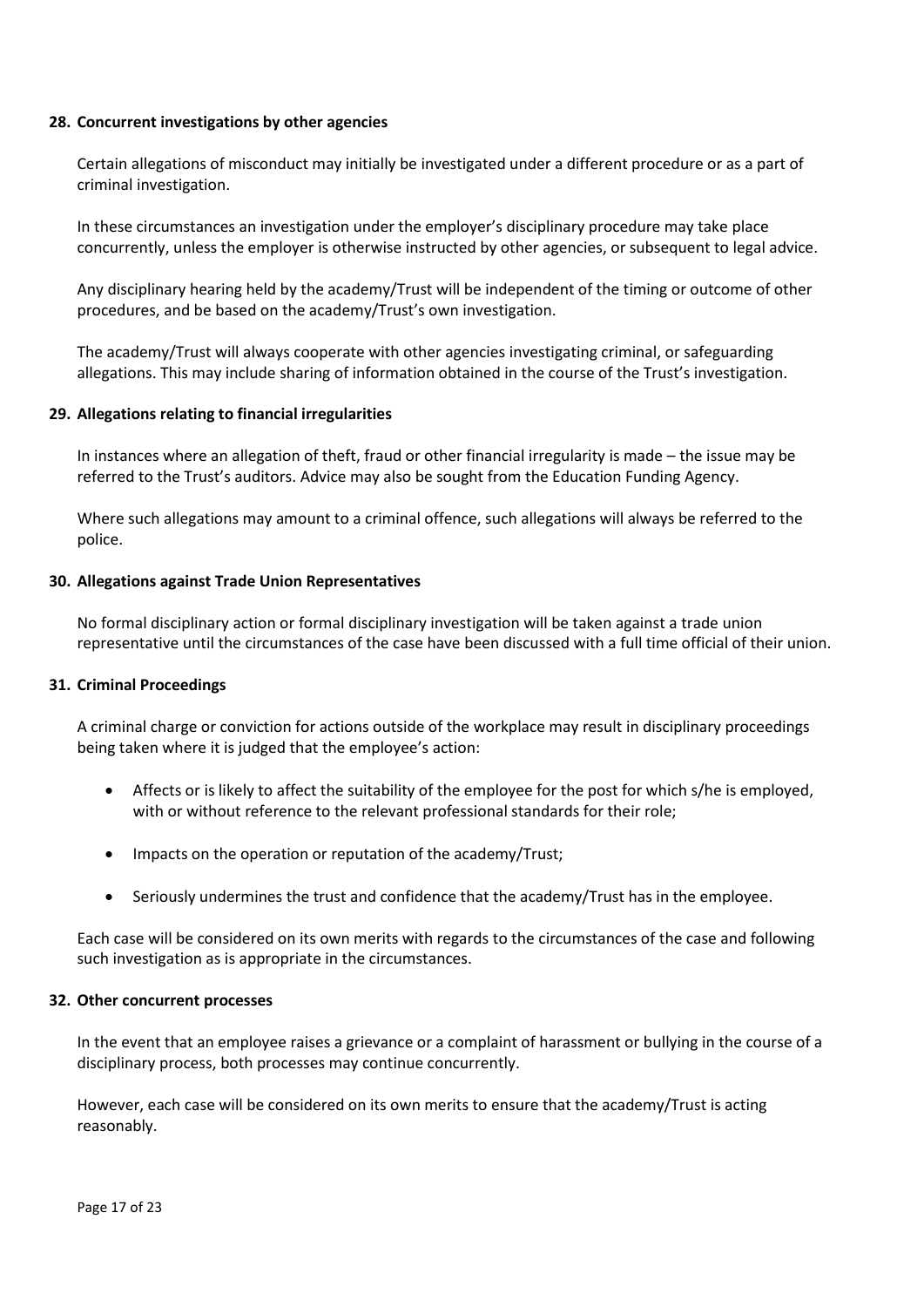#### <span id="page-17-0"></span>**33. Referral to other agencies**

Where a teacher is dismissed for serious misconduct (or may have been dismissed for serious misconduct had they not resigned) the academy/Trust will consider whether to make a referral to the Teaching Regulation Agency (formerly the National College for Teaching and Leadership) in accordance with Education Act 2011 and The Teachers' Disciplinary (England) Regulations 2012.

Under the Safeguarding Vulnerable Groups Act (2007) a referral should be made to the Disclosure and Barring Service where an employee is dismissed (or would have been dismissed had they not resigned) because they have been cautioned or convicted of a relevant offence or behaved in a manner that has put at risk of harm/harmed a child.

The disciplining manager should in the first instance, refer the matter to Human Resources, and a joint case review will be carried out.

Referrals may be made to one or both agencies in respect of the same incident(s).

#### <span id="page-17-1"></span>**34. Retention of records**

In the event that the matter under consideration is dropped due to insufficient or inconclusive evidence it may be appropriate to keep a basic confidential record of the concern raised, date and the fact the matter was dropped due to insufficient or inconclusive evidence. All other documentation should be destroyed immediately.

If formal disciplinary action is taken, the details of the complaint, investigation findings, hearing and appeal minutes plus a copy of the outcome letter and the details of any sanction, should be retained confidentially on the employee's personnel file.

At the expiry of any sanction, a minimal confidential record may be retained. All other documentation should be removed from the employee's personnel file. This record will only be referred to in future cases of a similar nature for the purpose of evidencing a pattern of misconduct or countering an employee's subsequent assertion that there have been no previous misconduct issues.

When the matter relates to a child protection issue a factual written record of the details of the allegations and outcome will be retained in all instances.

In certain limited instances it may be appropriate to retain records for longer than the retention period for example in cases related to child protection concerns or where the case is awaiting decision from an employment tribunal.

All records will be treated as confidential and processed in accordance with contemporary information governance/Data Protection legislation which provides individuals with the right to request and have access to certain data.

#### <span id="page-17-2"></span>**35. Confidentiality**

All parties are required to respect the confidentiality of all information relating to the disciplinary process.

All records and information, including those relating to any sanction imposed, are a matter of confidence between the academy/Trust and the employee. In certain limited circumstances this information may be shared by the academy/Trust - for example in accordance with Child Protection/Safeguarding Procedures.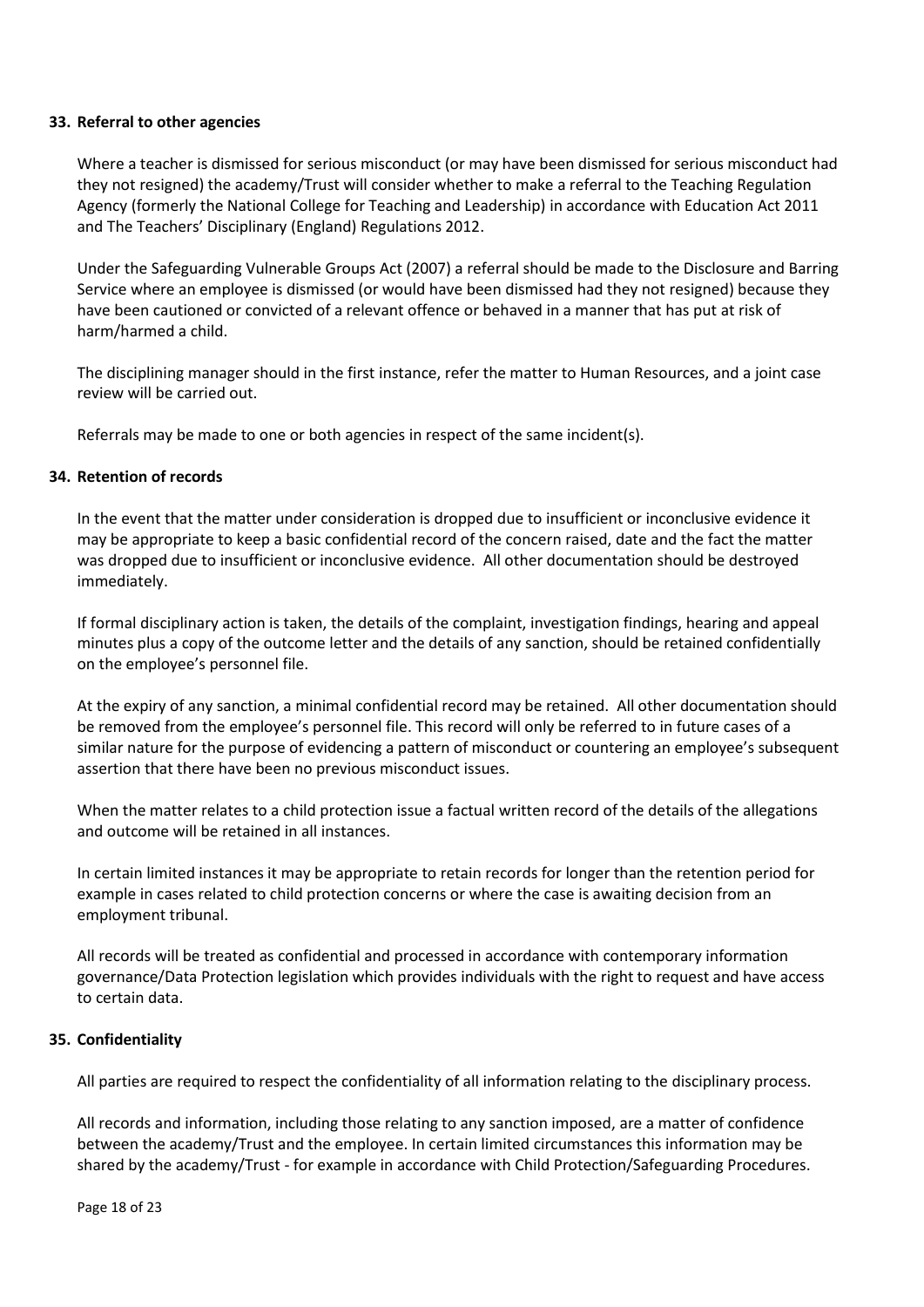# <span id="page-18-0"></span>Appendix A: Disciplinary Rules

The following examples give an indication of the Trust's position as to the types of behaviour which constitute misconduct. It is not possible to specify all forms of behaviour that will result in disciplinary action.

Each case will be judged in the light of the circumstances and context surrounding it. Varying circumstances may well allow different disciplinary actions or no disciplinary action at all to be taken for what are similar offences.

The examples are not exhaustive and omissions from the list are not, in themselves, grounds for appeal.

In addition, employees should, so far as is reasonably practicable, be familiar with Trust and local academy rules, working practices and conditions of service. Teachers should be familiar with Part Two of the Teachers' Standards which set out the expectations with regards to personal and professional conduct. Employees should be familiar with any 'Code of Conduct' in place for Trust or local academy staff.

#### **Gross Misconduct**

Gross misconduct is an act which may render it inappropriate for the employee to be allowed to remain in their job. If on the balance of probabilities, this is decided gross misconduct may lead to a summary dismissal without notice for a first offence.

Examples of actions that are likely to be treated as gross misconduct include – but are not limited to:

#### **Dishonesty**

- Theft of academy/pupil/employee's property
- Falsification of documents, records, claims whether or not this is for personal gain
- Fraud or corrupt practices
- Failure to disclose, if asked, criminal convictions not exempt under the terms of the Rehabilitation of Offenders Act 1975 and Amendment 2013
- Withholding significant and relevant information that the Trust could have reasonably required the employee to have disclosed
- Breaking statutory provisions that would render the Trust or its employees/representatives liable to prosecution.

#### **Conduct giving rise to a child protection issue**

- Inappropriate or sexual relationship with a pupil
- Contact with a pupil via phone/text/online of an inappropriate nature and/or content
- Act of sexual misconduct by an employee where that misconduct could have a detrimental impact on students or on the employee's position within the Trust/academy
- Misuse of the ICT to view, or distribute, obscene, pornographic, defamatory or otherwise unacceptable material
- Inappropriate physical contact with, or restraint of a pupil
- Willful or negligent failure to exercise proper control or supervision of pupils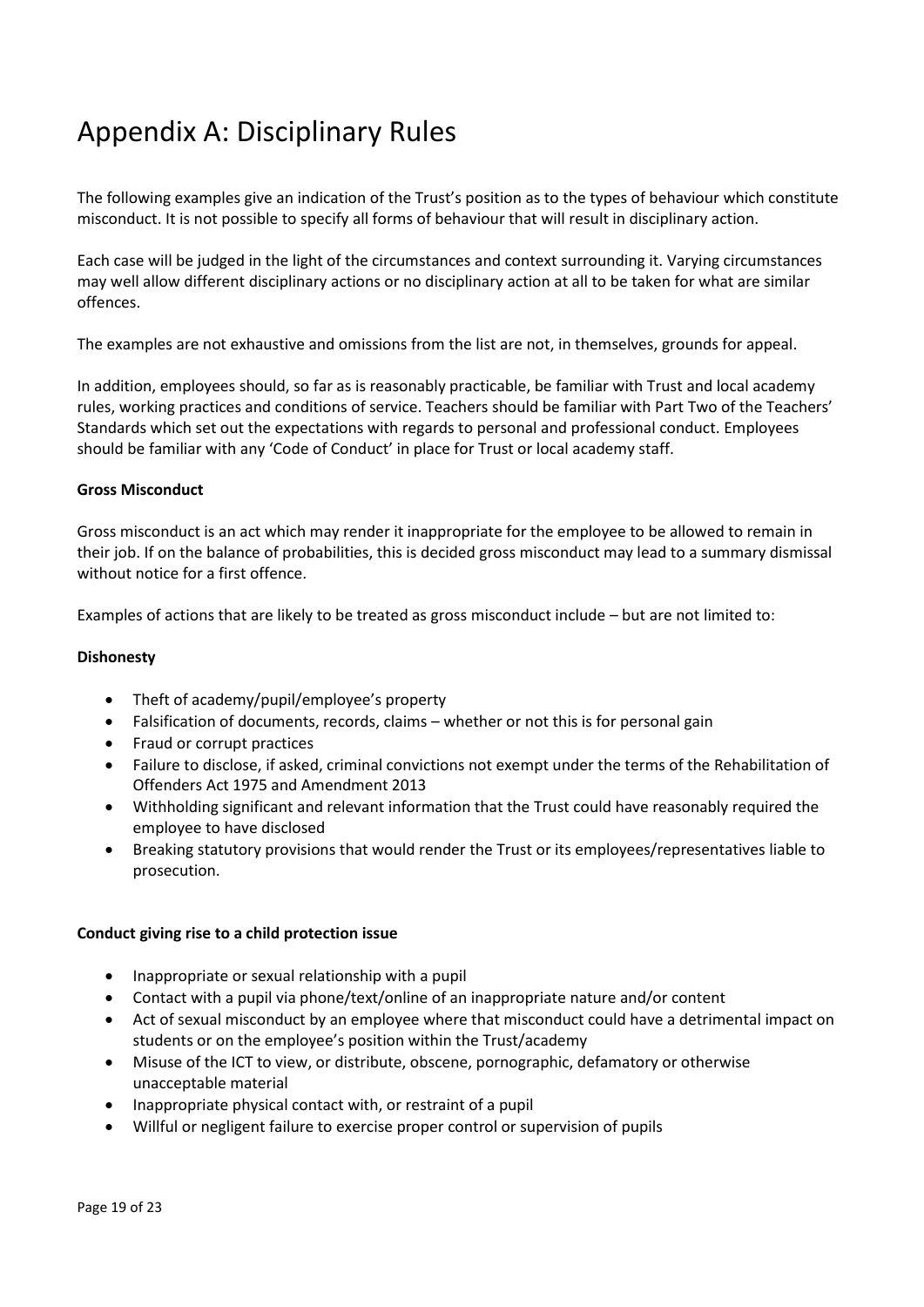#### **Conduct placing others at risk**

- Acts of violence
- Malicious or wilful damage to property
- Wilfully or negligently ignoring responsibilities/instructions, thus placing other members of staff/pupils at risk
- Serious breach of health and safety rules
- Attending work or undertaking duties whilst under the influence of alcohol, drugs (whether illegal or prescription) or other substances which may inhibit the ability to keep self or others safe. Please also refer to the Alcohol and Substance Misuse Policy.

#### **Conduct in the workplace**

- Deliberate and significant refusal to carry out a reasonable, lawful and safe instruction or the normal agreed defined duties of the post
- Significant gross negligence in failing to attend or carry out the agreed duties of the post
- Persistent and substantial failure to follow procedures, regulations and policies either by deliberate act, or omission
- Serious and / or persistent acts of harassment, bullying or victimisation of other employees
- Acts which amount to wilful discrimination or incitement to discriminate
- Serious and unlawful breach of confidentiality or data protection obligations
- Wilful breach of any relevant code of conduct or professional standards
- Knowingly making aking a false or vexatious allegation against another member(s) of the Trust community
- Abusive, aggressive, humiliating, profane or perjorative language or behaviour towards a member of the Trust community including pupils/students, parents, staff, volunteers, governors, Trustees and visitors.
- Serious insubordination undermining the authority of senior staff.

#### **Actions outside of the workplace**

- Criminal offences which are relevant to the post occupied by the employee, whether or not a criminal conviction occurs
- Actions outside of the workplace are so serious as to fundamentally breach the Trust and confidence placed in the employee
- Conduct which brings, or if brought into the public domain, would bring the academy/Trust into disrepute, including criminal offences which make the employee unsuitable for continued employment with the Trust, or conduct towards their own or other children or young people incompatible with continuing employment with the Trust.

#### **Misconduct**

Misconduct is an act of a degree less serious than that which would warrant immediate dismissal for a first offence but which could nevertheless lead to dismissal if persistent.

Acts listed under the heading of gross misconduct where the impact and implications are less serious may also be considered as misconduct.

Occasionally an act of misconduct might be so serious as to justify dismissal. Normally, however, only when it can be shown that the warnings have not been heeded or there is a pattern of misconduct for a variety of reasons will misconduct lead to dismissal.

Page 20 of 23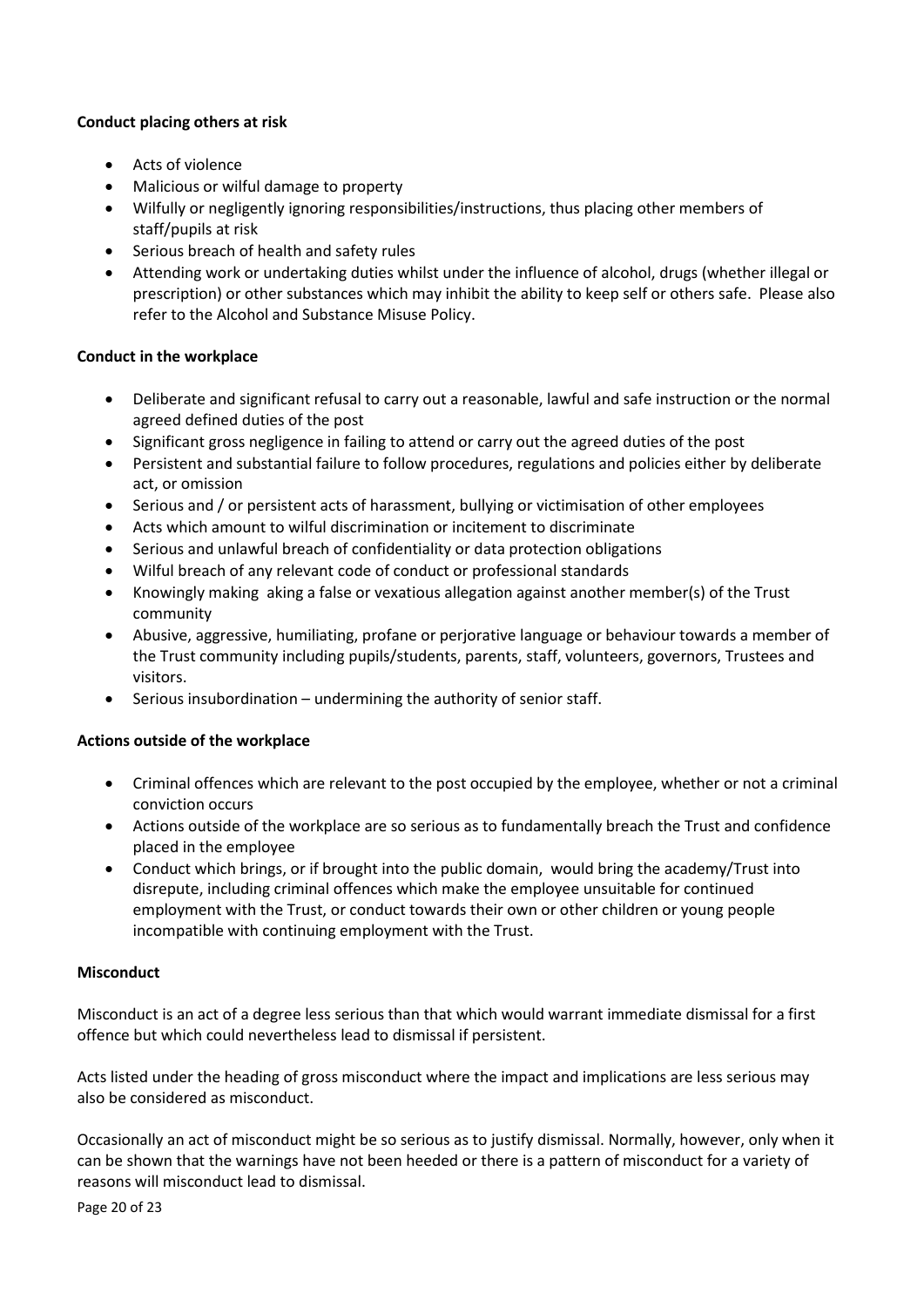Dismissal for misconduct will be with notice.

Examples of actions that are likely to be treated as misconduct include – but are not limited to:

- Unauthorised absence from work
- Failure to follow absence notification and/or certification requirements
- Poor time keeping
- Refusal to follow reasonable management instruction
- Breach of one or more Trust or local academy policies or procedures, whether by deliberate act, or omission
- Failure to adopt safe working practices either by a deliberate act, negligence or omission
- Serious neglect of duty
- Negligent use of Trust or local academy property
- Acts of dishonesty such as making unauthorised private phone calls/sending personal mail at the Trust's expense or unauthorised use of the internet
- Insubordination, including deliberate actions that undermine the authority or position of the school/Trust leaders or leadership structure.

## <span id="page-20-0"></span>Appendix B: Guidance for Hearings and Appeals

#### **General**

- Hearings and appeals should take place at a reasonable time and place usually during the employee's normal working hours and, in the case of employees who work term time only, during the local academy term dates. These arrangements may be varied by mutual agreement
- Consideration should be given to the venue for the hearing. There should be adequate rooms for the parties and arrangements to ensure that the hearing is conducted with discretion and confidentiality maintained. Use of another Trust site, or venue away from the academy may be appropriate in certain circumstances.

The precise procedure to be followed will vary depending on the particular circumstances of each case, but in general the following will apply:

#### **Role of the Panel / Manager hearing the case**

It is the role of the panel / manager hearing a case to consider the evidence presented and decide whether on the balance of probabilities:

- The case against the employee has been established.
- Whether it is appropriate and reasonable to issue a formal warning or dismiss the employee.

Should an employee appeal the outcome of the hearing it is the role of the panel / manager considering the appeal to review the original decision on the basis of the grounds for appeal presented by the employee and consider whether the original outcome was within a range of reasonable responses given the circumstances.

If the case is to be heard by a panel, a chair will be identified who will have responsibility for facilitating the hearing.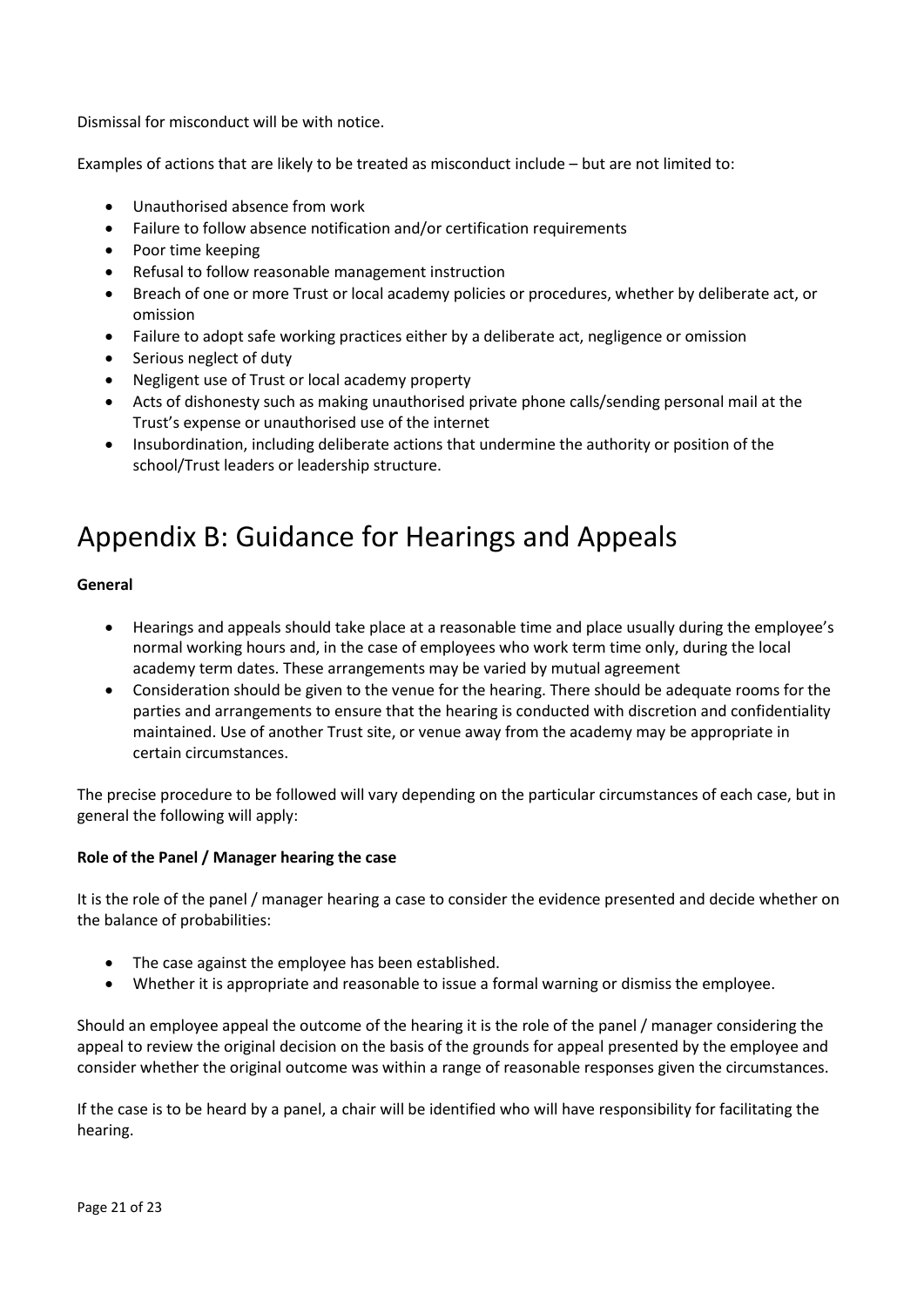#### **The role of the representative**

The employee has the right to be accompanied to a hearing or appeal meeting by either a workplace colleague or recognised trade union representative.

The representative may address the hearing to put and sum up the employee's case, respond on behalf of the employee at the hearing and confer with the employee during the hearing. The representative does not have the right to answer questions on the employee's behalf, address the hearing if the employee does not wish it or prevent the employer from explaining their case.

#### **The role of the HR advisor**

The Academy/Trust may request that an HR advisor attends a hearing or appeal meeting whose role is to advise the panel on the procedure and any points of employment law.

A further HR advisor may also be in attendance to support the Headteacher/manager in the presentation of their case.

The HR advisor may be allowed to ask questions and clarify issues on behalf of the party they are supporting.

#### **Witnesses**

Witnesses may be called by either party. Details of the proposed witnesses should be communicated in advance no later than 5 working days before the date of the hearing / appeal. The role of the witness is limited to giving evidence and responding to questions.

The employee is responsible for ensuring that any witnesses they call can attend on the relevant date. In the event that a witness cannot attend they may make a written statement which should be provided to the Academy no later than 5 working days in advance of the hearing / appeal.

All witnesses should be aware of the confidential nature of hearings and should not discuss any aspect of the meeting or matters under consideration with anyone outside of the hearing.

#### **Procedure for hearings**

- The manager hearing the case / chair of the panel will introduce those present and their roles, explain the case to be considered, the procedure to be followed and the format of the hearing
- The academy's/Trust's representative presents their case including calling any witnesses and referring to written submissions / evidence. The employee and their representative and panel may ask questions of the academy's representative or any witnesses
- The employee or their representative presents their case, including calling any witnesses, referring to written submissions and presenting any mitigating circumstances. The academy's representative and panel may ask questions of the employee and their representative or any witnesses
- Adjournments may be requested by both parties or by the manager / panel during the hearing
- Both parties have the opportunity to sum up their cases, with the employee or their representative having the final word